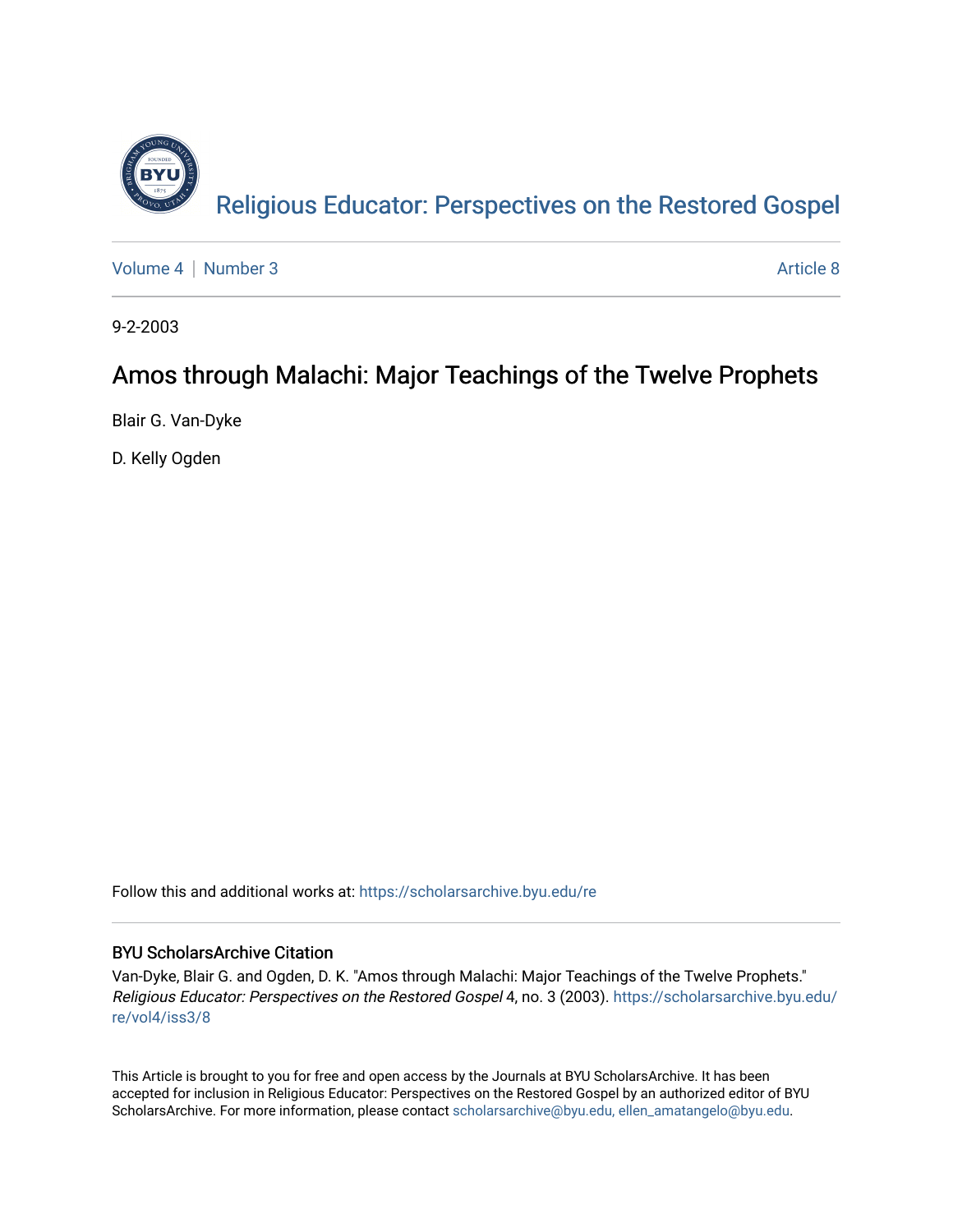

The Twelve Prophets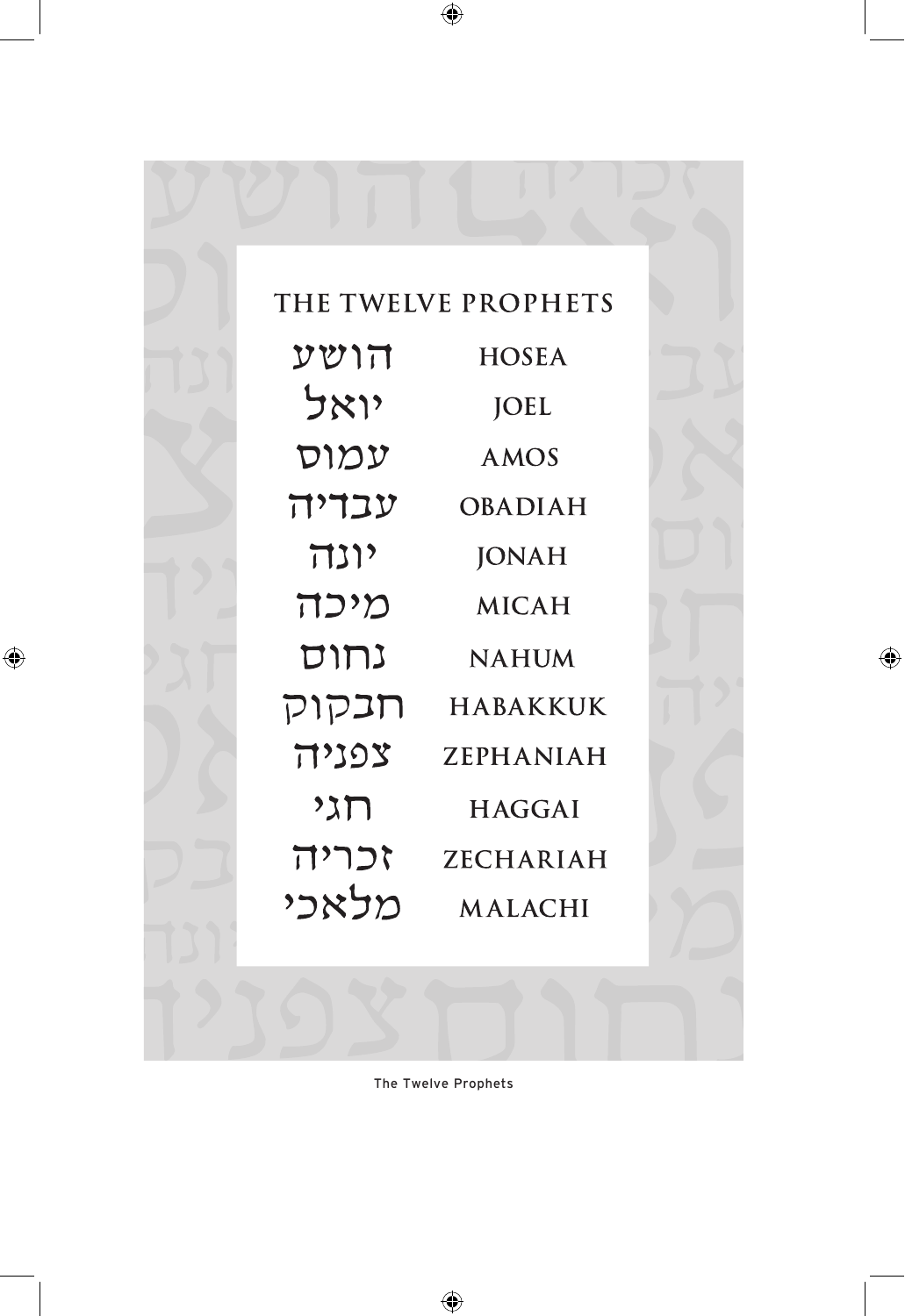# Amos through Malachi: Major Teachings of the Twelve Prophets

*Blair G. Van Dyke and D. Kelly Ogden* 

*Blair G. Van Dyke teaches in the Church Educational System and is an instructor of ancient scripture at BYU. D. Kelly Ogden is a professor of ancient scripture at BYU.*

 The writings of Amos through Malachi are frequently skirted as blocks of scripture to be quickly dealt with toward semester's end after the "important" writers of the Old Testament have received more careful and thoughtful treatment. Such a course is lamentable because these prophets consistently prophesied in days of great wickedness among God's people—when they indulged in priestcraft, sorcery, and idolatry and when they mistook outward symbols of covenants for heartfelt, sincere worship. In this regard, the parallels between their days and ours are striking. Following a brief introduction to the writings of these twelve prophets, this article will explore some of the major teachings within their historical and spiritual context. We anticipate that this will lead to a greater desire and a greater capacity to integrate into religious education the principles of the gospel contained in the writings of the twelve prophets.

#### **The Book of the Twelve**

Anciently, the writings of these twelve prophets<sup>1</sup> comprised one book known as the Book of the Twelve and were included in the Old Testament canon as such. The earliest acknowledgment of the significance of their writings comes from the Wisdom of Jesus, Son of Sirach, a book written early in the second century BC and now included in what we call the Apocrypha. It says, "May the bones of the Twelve Prophets send forth new life from where they lie, for they comforted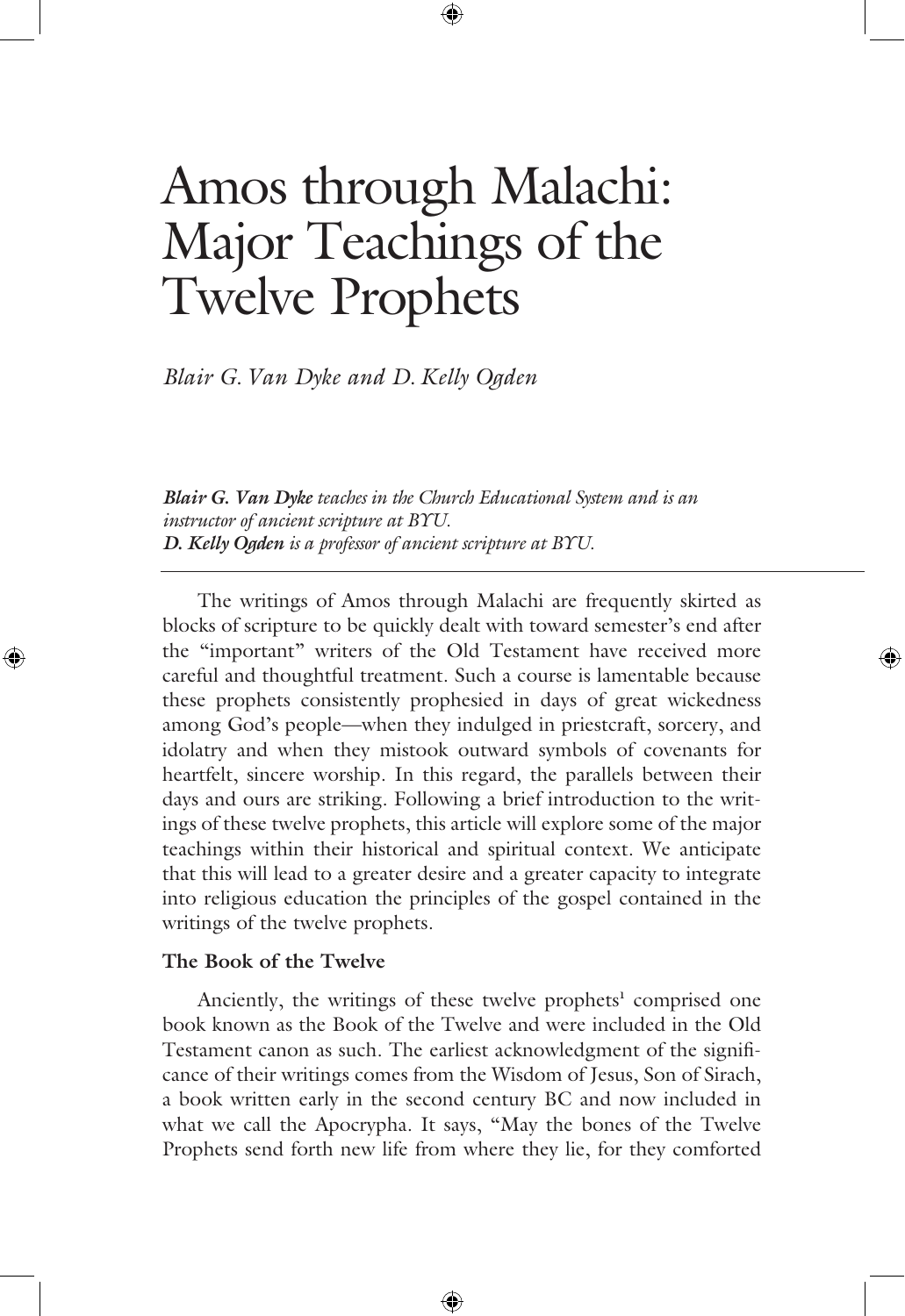the people of Jacob and delivered them with confident hope."**<sup>2</sup>** For us, the most compelling evidence for the continued value of the writings found in the Book of the Twelve may be that they have been quoted extensively over the past two millennia and on significant occasions. Some examples include Stephen's quoting Amos 5:25–27 as part of his stinging rebuke of the Sanhedrin just before his martyrdom (see Acts 7:42–43); the Savior's inclusion of Malachi's writings to the scriptural canon of the Nephites, explaining that "it was wisdom in him that they [Malachi's writings] should be given unto future generations" (3 Nephi 26:2); the Savior's quoting several passages of Micah during His Nephite ministry (see, for example, 3 Nephi 20:18–19); Moroni's recital of portions of Joel and Malachi to the Prophet Joseph Smith in September 1823; and, finally, the citing of Joel and Zechariah in the Doctrine and Covenants (see D&C 45:40–42, 51).**<sup>3</sup>** These and other examples illustrate that the writings of the prophets in the Book of the Twelve have been highly valued for over two thousand years.

 We will now survey the historical background of the twelve prophets and consider some of their major teachings in chronological order.**<sup>4</sup>**

# **Sick, Decrepit, and Broken: The Rise and Demise of Israel in the Eighth Century BC**

 With the eighth century BC came a period of wealth and prosperity to the kingdoms of Israel and Judah unknown since the monarchy of David and Solomon. Israel's former enemy, Damascus, was recuperating from crushing blows by Assyrian King Adad-nirari, allowing Israel to escape the weight of Syria's heavy hand (see 2 Kings 13:5). Assyria, in turn, was weakened by internal struggles and threatened by the rising powers of the neighboring kingdom of Urartu. Israel capitalized on the absence of a dominant foreign military force by recapturing territory and trade routes previously lost to Damascus (see 2 Kings 13:25). Judah was able to do the same, recovering lands that had been lost to Edom.

 Following her victories, Judah, under the reign of King Amaziah, rashly rose up against Israel. This was nearly fatal because Israel, led by King Joash (Jehoash) invaded Judah and defeated her armies at Bethshemesh. Joash then drove his armies to the heart of Judah, broke down the northern wall of Jerusalem, looted the temple and royal palace, and took King Amaziah prisoner. Amaziah was eventually freed and allowed to regain his throne but as a vassal of the king of Israel. On the heels of these embarrassments came plots to remove Amaziah from the throne. In response, he fled Jerusalem only to be overtaken and assassinated at Lachish, leaving his son Uzziah (Azariah) to reign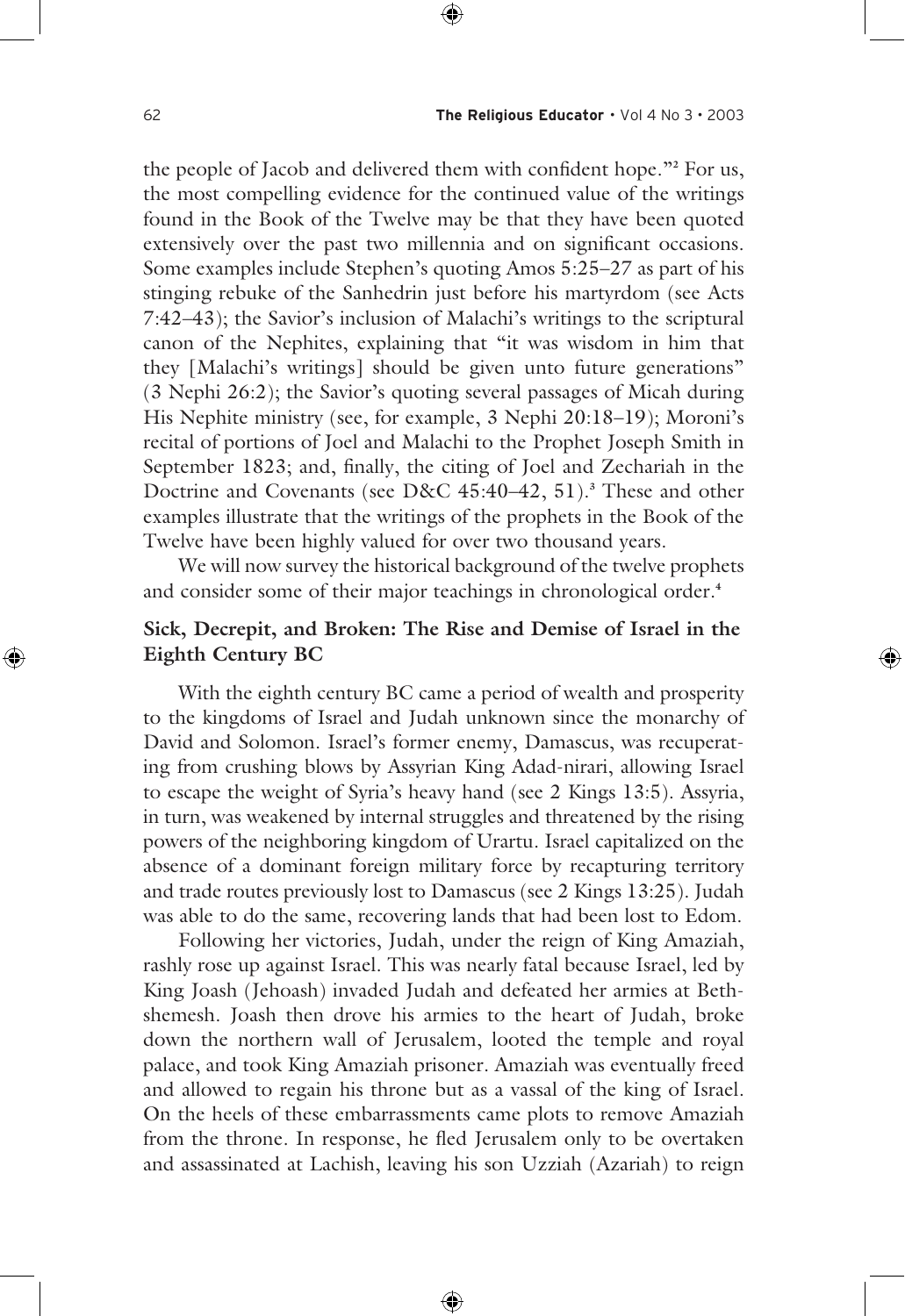in his stead (see 2 Chronicles 25).**<sup>5</sup>** Meanwhile, Jeroboam II (son of Joash) assumed the throne in Israel (see 2 Kings 14:23).

 The chroniclers note that Uzziah (783–742 BC) and Jeroboam (786–746 BC) each reigned for about four decades. During this time their military expansion was impressive. As mentioned above, Uzziah regained firm control of Judah's southern territory and rebuilt the port at Ezion-geber (Elath; see 2 Kings 14:21). At the same time, Jeroboam expanded the northern border of Israel to "the entering of Hamath" (2 Kings 14:25) beyond Damascus. A similar expansion eastward into transjordanian regions may be safely assumed.**<sup>6</sup>** From north to south the combined land holdings of Israel and Judah rivaled those held by Solomon two centuries earlier. It was a time of great confidence, open trade, and wealth. Unfortunately, this prosperity led Israel (even more so than Judah) to swell with pride, merge iniquitous pagan rites with the worship of Jehovah, and embrace opulence and materialism at the expense of social justice for the poor. By the mid-eighth century, the true worship of Jehovah in Israel was a mere shadow of its legitimate self. External ritual, laden with watered-down conviction, replaced deep and meaningful worship. Even so, Israel continued to prosper and accumulate wealth, all the while claiming promised blessings of protection from Jehovah that were reserved for the righteous. The people of Israel were convinced that material prosperity was an absolute sign of God's pleasure resting upon them, yet the northern kingdom of Israel was sliding rapidly toward her destruction at the hands of Assyrian forces in 721 BC. Under these circumstances, Amos, Hosea, Jonah, and Micah ministered.

*Amos.* The prophet Amos was, before his call to be a prophet, "among the herdmen of Tekoa" (Amos 1:1). While Amos spent his ministry among peoples of the northern kingdom of Israel, Tekoa lies deep in the tribal lands of the southern kingdom of Judah (about six miles southeast of Bethlehem and twelve miles from Jerusalem). Amos provides an account of his call to minister in Amos 7, explaining that "I was no prophet, neither was I a prophet's son; but I was an herdman, and a gatherer of sycomore fruit: and the Lord took me as I followed the flock, and the Lord said unto me, Go, prophesy unto my people Israel" (Amos 1:14–15).**<sup>7</sup>**

 Amos is to Israel in the seventh century BC what Jeremiah is to the kingdom of Judah one century later. Both are known as prophets of doom.**<sup>8</sup>** The tone of Amos's ministry is set in the initial lines of the book. Amos forms in the reader's mind the image of a roaring lion ready to pounce on a foolish and helpless victim. This imagery evokes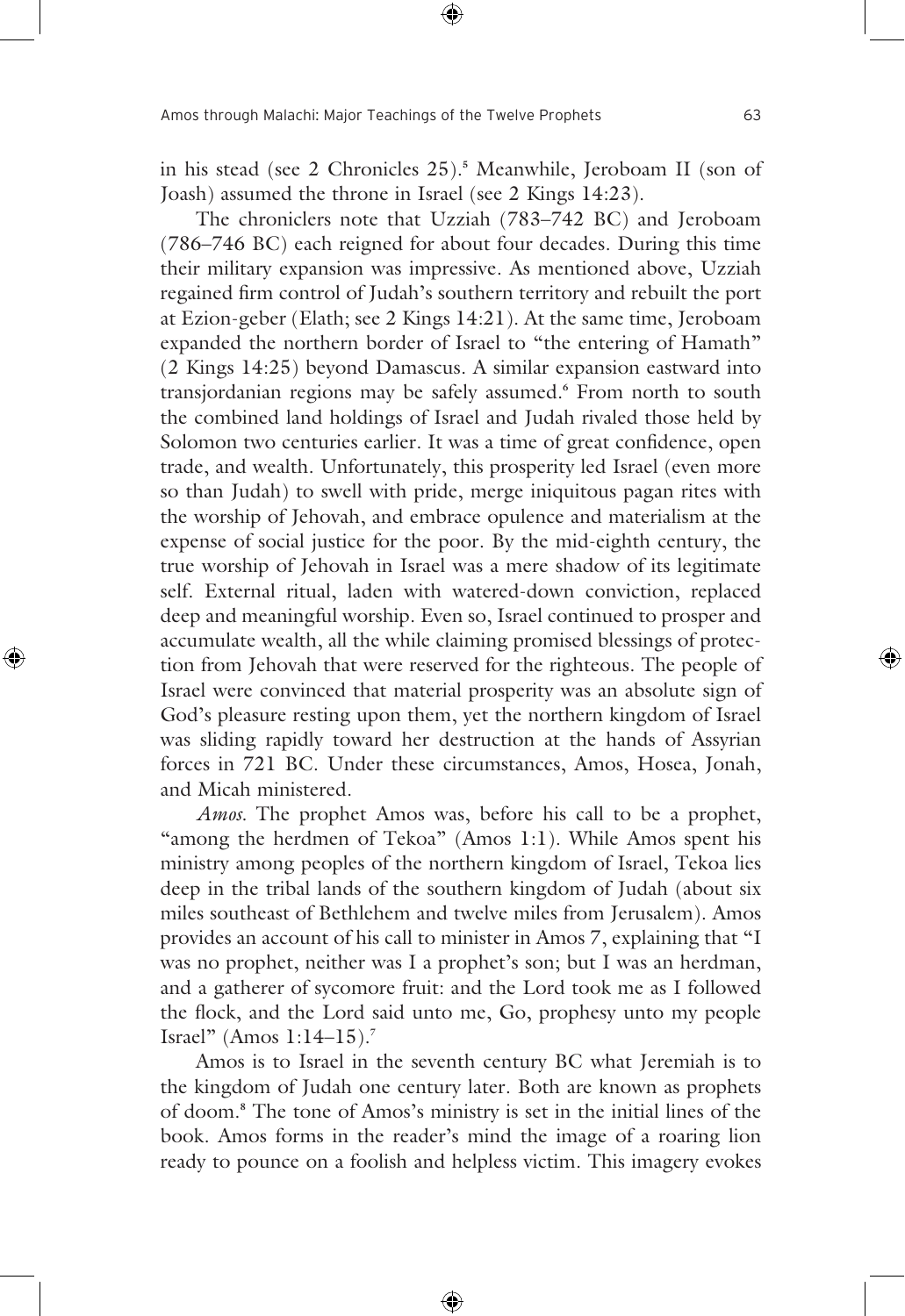a sense of God's frustration with Israel and her neighbors (see Amos 1:2). The words of Amos are not soft, kind, or gentle; rather, they are ferocious and filled with yearnings for justice. This is because Israel knowingly turned away from God. Additionally, Israel's neighbors Damascus (to the northeast of Israel), Gaza (southwest), Tyrus (north), Edom (southeast), and Ammon (east) are condemned for their wickedness and listed by Amos as soon-to-be recipients of God's wrath. This listing of nations provides a visual, wherein Israel is surrounded on all sides by idolatry and gross wickedness. This, however, is not the great calamity of Amos's day. The problem is not that northern Israelites are surrounded by wickedness but that, like their neighbors, they have become wicked themselves. God's people are supposed to withstand such pressures. For example, Noah was surrounded by wickedness, refused to embrace it, and was lifted above it in the ark (see Genesis 7:17); Abraham did the same, allowing him to become a "greater follower of righteousness" (Abraham 1:2); Moses was surrounded by wickedness and bondage yet shunned the worldliness of Egypt and was led away and allowed to ascend the mountain of the Lord in Sinai (see Exodus 19; Hebrews 11:24–29). Unfortunately, Israel, in the days of Amos, typified the world.

 Amos provides a troubling catalog of Israel's sins (see Amos 2–9). Like a prosecuting attorney hungry for justice, Amos hurls accusations at Israel at a dizzying pace.<sup>9</sup> But two sins are dominant in his appeal to God for a swift judgment against Israel. First, the Israelites have turned from Jehovah to idolatry. "But let judgment run down as waters, and righteousness as a mighty stream. Have ye offered unto me sacrifices and offerings in the wilderness forty years, O house of Israel? But ye have borne the tabernacle of your Moloch and Chiun your images, the star of your god, which ye made to yourselves" (Amos 5:24–26; see also 2:8; 8:14). Second, they have severely treaded upon the poor. "Hear this word, ye kine [cows] of Bashan, that are in the mountain of Samaria [capital of Israel], which oppress the poor, which crush the needy, which say to their masters, Bring, and let us drink" (Amos 4:1; see also 2:6–7; 5:11; 8:4–5). The burden of these sins is felt so keenly by Amos that he declares: "Behold, I am pressed under you, as a cart is pressed that is full of sheaves" (Amos 2:13).

 Amos offers no hope to ancient Israel. The die is cast; their doom is sure. "The end is come upon my people of Israel" (Amos 8:2). Their inheritance includes howling, mourning, famine, sifting, destruction, and death by the sword (see Amos 8:1–12; 9:1–10). Amos concludes his call for justice by proclaiming that Israel "shall fall, and never rise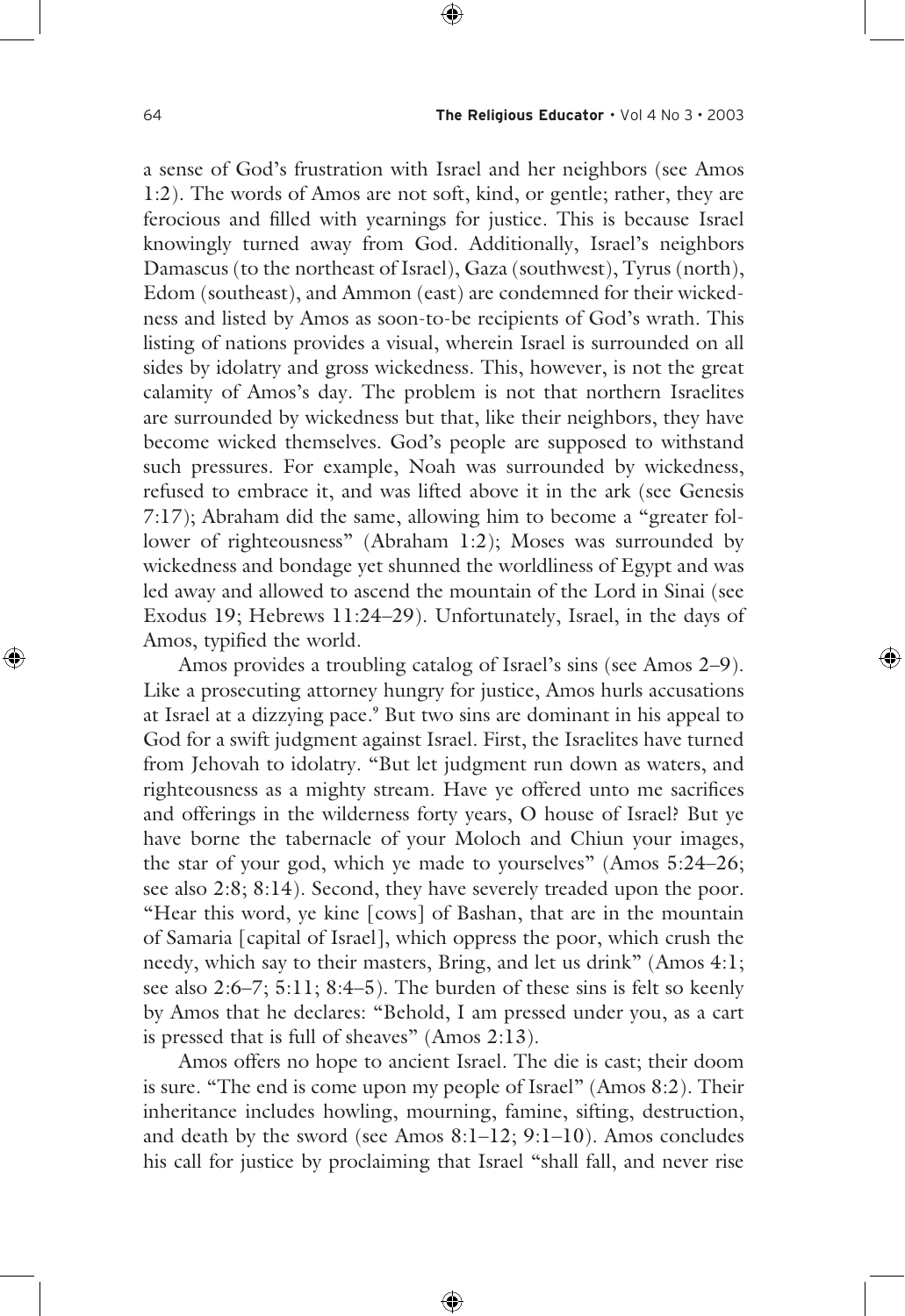up again" in antiquity (Amos 8:14).

 All of these prophecies of doom were fulfilled within a few decades of Amos's ministry to Israel. The writings of Amos depict God as one who is offended by rebellion. More to the point, He loathes spiritual infidelity and any abuses of the disadvantaged, poor, and downtrodden. Guilty people may expect the justice of God in full measure. Nevertheless, in a pattern that is common among the twelve prophets, Amos concluded his teachings with a message of hope. He beheld the flourishing of gathered Israel in the last days and prophesied:

 "In that day will I raise up the tabernacle of David that is fallen . . . and I will raise up his ruins, and I will build it as in the days of old. . . .

 "Behold, the days come, saith the Lord, that the plowman shall overtake the reaper, and the treader of grapes him that soweth seed" (Amos 9:11, 13).

 These promises remind the reader that while God's judgments against the wicked are harsh, the gate of repentance is ever open.**<sup>10</sup>**

 We, like ancient Israel, are surrounded by the wickedness of the world. If we embrace wickedness, as Israel did in the eighth century BC, we may expect to see the consequences of justice. However, if we learn the lessons of Amos, maintain loyalties to our God, and care for the downtrodden, we may hope for the perpetual harvest and generous prosperity He promised.

*Hosea.* Hosea is a contemporary of Amos. Given Israel's condition one might reasonably expect an additional witness of justice and doom to match that of Amos. Instead, Hosea encourages healing and reconciliation. The way Hosea encourages Israel to be reconciled with her God constitutes one of the most poignant and, for some, troubling episodes in the Old Testament—the Lord's command for Hosea to marry a wife of whoredoms (see Hosea 1:2; 3:1). Hosea complied to this command by marrying Gomer, the daughter of Diblaim.

 Regarding Hosea's union to Gomer, it seems apparent that Hosea knew before their marriage of her tendencies toward harlotry (see Hosea 1:2; 3:1). In this light, the following scenario seems likely: at some point prior to her marriage to Hosea, Gomer had embraced the wickedness so prevalent in Israel at the time; later, she forsook her sins and married Hosea; then, tragically, she returned to wickedness, committed adultery, and broke Hosea's heart.**11** This marriage is then likened to Israel's relationship to Jehovah. The principal lesson to be learned from this parallel is that, in the Lord's eyes, idolatry is adultery. Therefore, unlike Amos, who describes Israel's wickedness from the prosecutor's perspective, Hosea is uniquely qualified to describe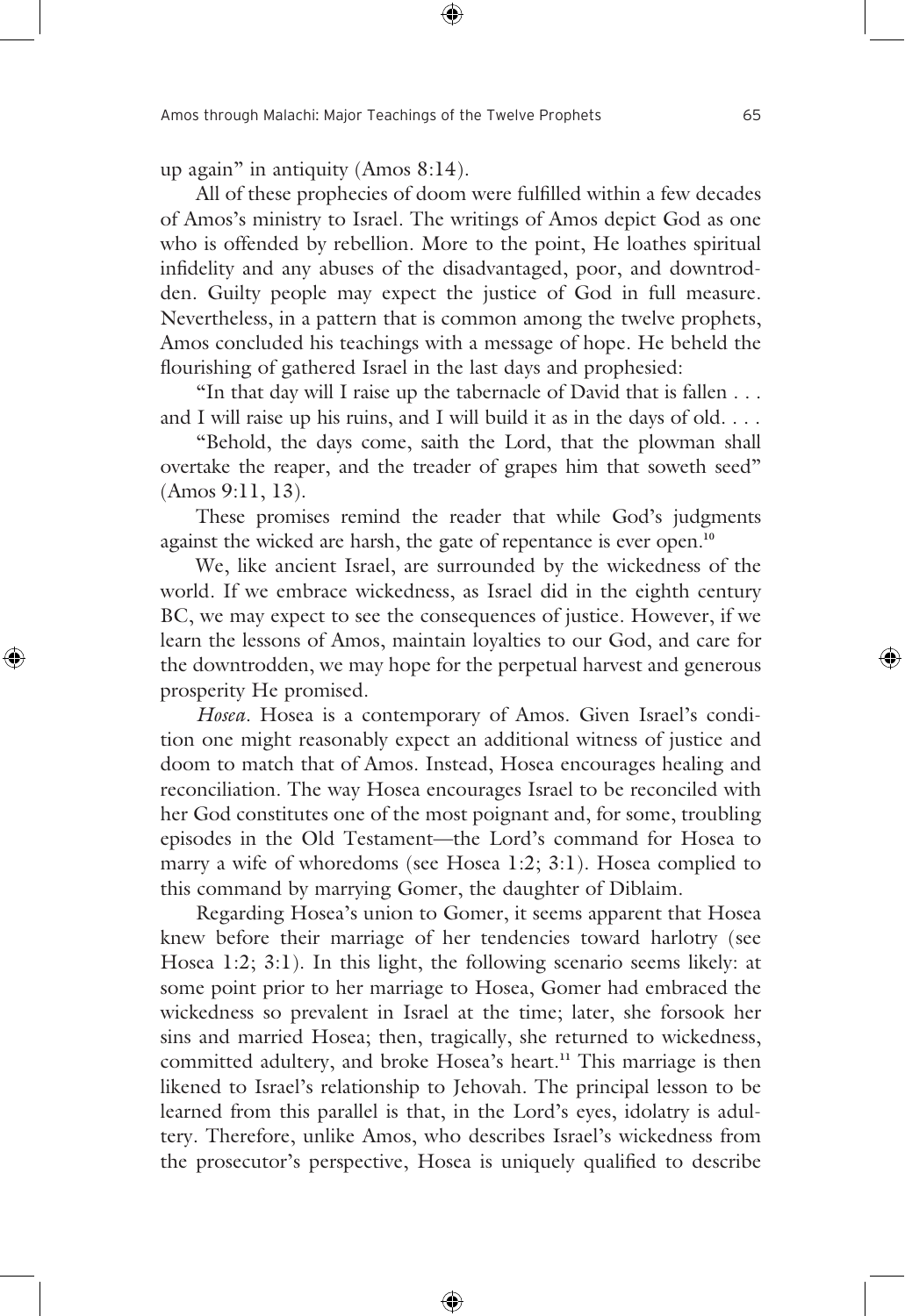Israel's offenses from the touching and tender viewpoint of Jehovah as a victim who has been jolted by infidelity but still lovingly yearns for the return of His bride.

 These yearnings provide the context for language rich in tones of love and intimacy. These messages constitute the major teachings of Hosea. For example:

"I taught Ephraim also to [walk], taking them by their arms;

 ". . . And I was to them as they that take off the yoke on their jaws, and I laid meat unto them.

 ". . . How shall I give thee up, Ephraim? how shall I deliver thee, Israel? . . .

 "I will not execute the fierceness of mine anger, I will not return to destroy Ephraim: for I am God, and not man. . . .

 "They shall walk after the Lord: he shall roar like a lion . . . and I will place them in their houses, saith the Lord" (Hosea 11:3-4, 8-11).

 These verses describe Jehovah as a parent, master, loyal companion, and guardian. First, He is like a loving parent of Israel who, bent over and anxious, holds on to the arms of His toddler to teach her to walk. Second, Jehovah is a gentle master showing deep concern for His prized animal by carefully removing the bit from her mouth and feeding her life-sustaining meat. He is also a loyal companion who will do for Israel what mortals frequently will not do on the heels of adultery—take back His errant, backsliding, and rebellious spouse. Finally, Jehovah is a roaring lion. In stark contrast to the imagery employed by Amos, Hosea's lion defends the returning prodigal and escorts her to a haven of safety. Without question, Hosea depicts the depth of love and devotion that God maintains for His children under all circumstances.

 In the last days, the world is fraught with idolatrous temptations that tug at our loyalties. From Hosea we learn the need for absolute spiritual fidelity. God makes it clear that any tampering with the false gods of our modern world is deeply troubling to Him and should be stopped immediately. For any who have succumbed to such influences, Hosea's message is also clear: Jehovah shows mercy when we meekly return to Him and worship God in truth.

*Jonah.* Jonah was a court prophet from Gath-hepher, a small village north of Nazareth in Galilee. He apparently had a local mission to the court of Jeroboam II in Samaria, as noted in 2 Kings 14:25, but the Lord had other plans for Jonah. The Lord said, "Arise, go to Nineveh, that great city, and cry against it; for their wickedness is come up before me" (Jonah 1:2). Instead of traveling northeast toward the Assyrian capital, he fled in the opposite direction to escape contact with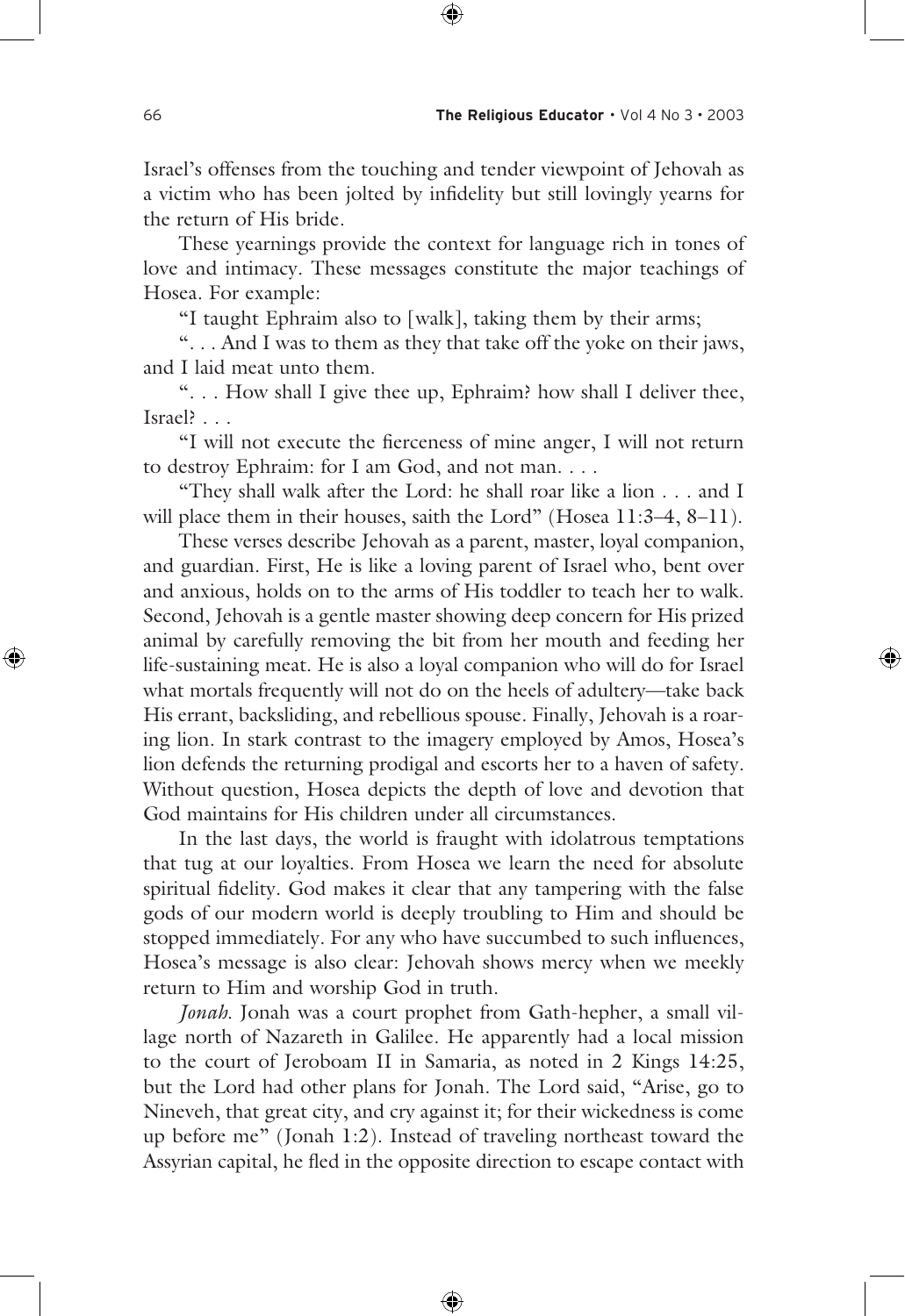the hated Assyrians. As with most Israelites in the eighth century BC, Jonah evidently held deep and bitter feelings against Israel's enemy. As will be seen, his troubling experiences and miraculous deliveries serve as a type or shadow of God's dealings with the entire house of Israel.

 Assyrians were infamous for their barbarous methods of conquest and their treatment of captured enemies. They were known to force captives to parade through the streets of Nineveh with other captives' decapitated heads around their necks. The Assyrians were masters of torture, cutting off noses and ears and yanking out tongues of live enemies. They flayed prisoners and skinned them alive or, as depicted on the Lachish siege panels from Sennacherib's palace at Nineveh, they rammed sharpened poles up through their captives' mid-sections, mounted them vertically, and left them to die.**12** In light of these atrocities, Jonah's response to the Lord's call could be summarized as follows: "I'll go where you want me to go, dear Lord, *except* Nineveh!"

 Despite Jonah's rebellious flight, the Lord mercifully orchestrated his delivery to Nineveh in the belly of a great fish and gave him a second chance to fulfill his mission. Unfortunately, when the people of Nineveh hearkened to his preaching, repented, and avoided destruction, Jonah could not let go of his hatred of Assyrians. He would rather die than see an Assyrian saved (see Jonah 4:1–3). He went to the eastern edge of the city, built a booth, sat under it, and waited in hopes that God would still destroy the repentant inhabitants of Nineveh.

 At this juncture, the Lord could have justifiably smitten Jonah for his lack of compassion. Instead, He extended another measure of mercy to Jonah in an effort to teach him a lesson. He raised up a gourd under which Jonah could find additional relief from the heat. This gourd made him extremely glad. The next day the Lord killed the gourd, and Jonah became angry. God also raised the temperature by sending a sweltering east wind to beat upon him.

 In this state of discomfort and disgust, Jonah asked the Lord for the second time to end his life. The Lord then said:

 "Thou hast had pity on the gourd, for the which thou hast not laboured, neither madest it grow; which came up in a night, and perished in a night:

 "And should not I spare Nineveh, that great city, wherein are more than six-score thousand persons that cannot discern between their right hand and their left hand; and also much cattle?" (Jonah 4:10-11).

 By recording this question, Jonah teaches his contemporaries and latter-day readers that the worth of souls is great in the sight of God (see D&C 18:10, 15–16). Jonah had underestimated the love and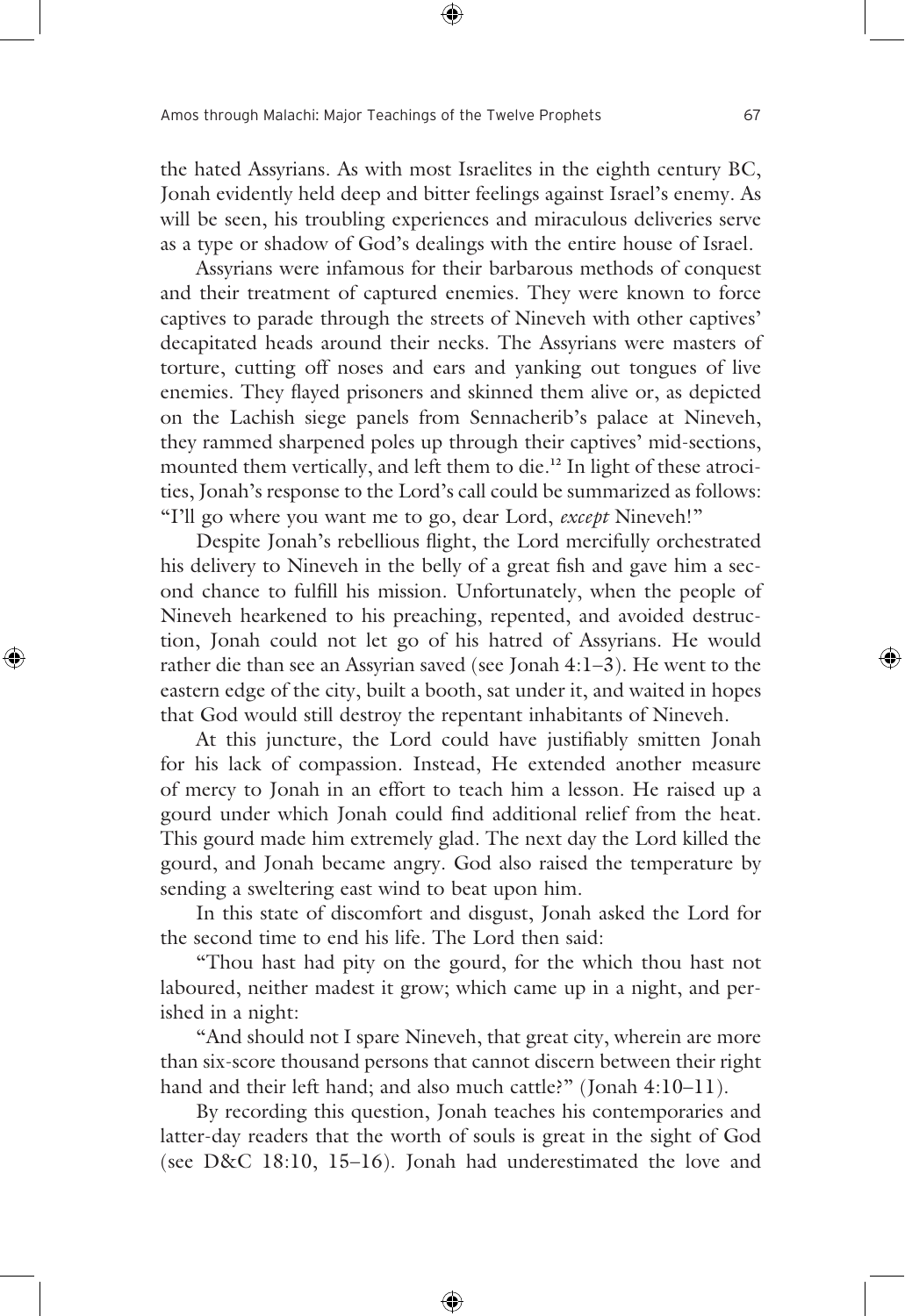mercy that God has for all His children. This point is accentuated by the Lord's proclaiming that He not only wants to save the people of Nineveh, He also wants to save their cattle! In other words, the spiritual *and* temporal welfare of all God's creations matter.

 Considering how the Lord often teaches us through types and symbols, Jonah represents, in a sense, the whole Israelite people, who were trying to flee from *their* appointed mission.**13** As Jonah was swallowed by a great fish, so Israel would be swallowed by disaster and exile, but some would then be brought back and allowed once again to be tried and proved in fulfilling their role as a covenant people.

 From time to time, Latter-day Saints are mocked, scorned, and made "a hiss and a byword" (1 Nephi 19:14). At these moments, it may be tempting to look upon those we suppose to be our enemies and despise them so that we remove any desire in our hearts that God save them. At such times, we should learn from Jonah's poignant experiences and leave such things in the hands of God.

*Micah*. Micah was a Morasthite (see Micah 1:1), one who came from Moresheth-gath, about twenty miles southwest of Jerusalem, near the border between Judah and Philistia. His ministry was during the reigns of Jotham (742–735 BC), Ahaz (735–715 BC), and especially Hezekiah (715–687 BC), all kings of Judah (see Jeremiah 26:18). Micah was a contemporary of the prophets Isaiah, Amos, Hosea, and Jonah. All of their ministries were fraught with similar spiritual, social, and political struggles, and their messages necessarily addressed similar ills in the Israelite kingdoms. Micah's call was specifically to the capital cities of Samaria (Israel) and Jerusalem (Judah). He prophesied the captivity of Samaria in the north and Judah in the south, their ultimate restoration to the land, and the coming of the Messiah.

 As we have seen, Israel and her capital city Samaria were guilty of gross idolatry. Micah is quick to point out that Judah, like Israel, had stooped to "the hire of an harlot" by forsaking her covenant relationship with Jehovah and worshiping false gods (Micah 1:7). Like Israel, Judah indulged in blatant greed. The poor were robbed, and even women and children were commonly plundered, exploited, and left homeless to appease the growing appetite for accumulated wealth among Judahites (see Micah 2:2, 9). This corruption infected every level of society, leading Micah to proclaim: "The good man is perished out of the earth. . . . The best of them is as a brier" (Micah 7:2, 4). Finally, as with Israel, Judah was guilty of hollow and impersonal worship of Jehovah. Like Amos and Hosea, Micah teaches that ritual without righteous intent is repugnant to the Lord. "Will the Lord be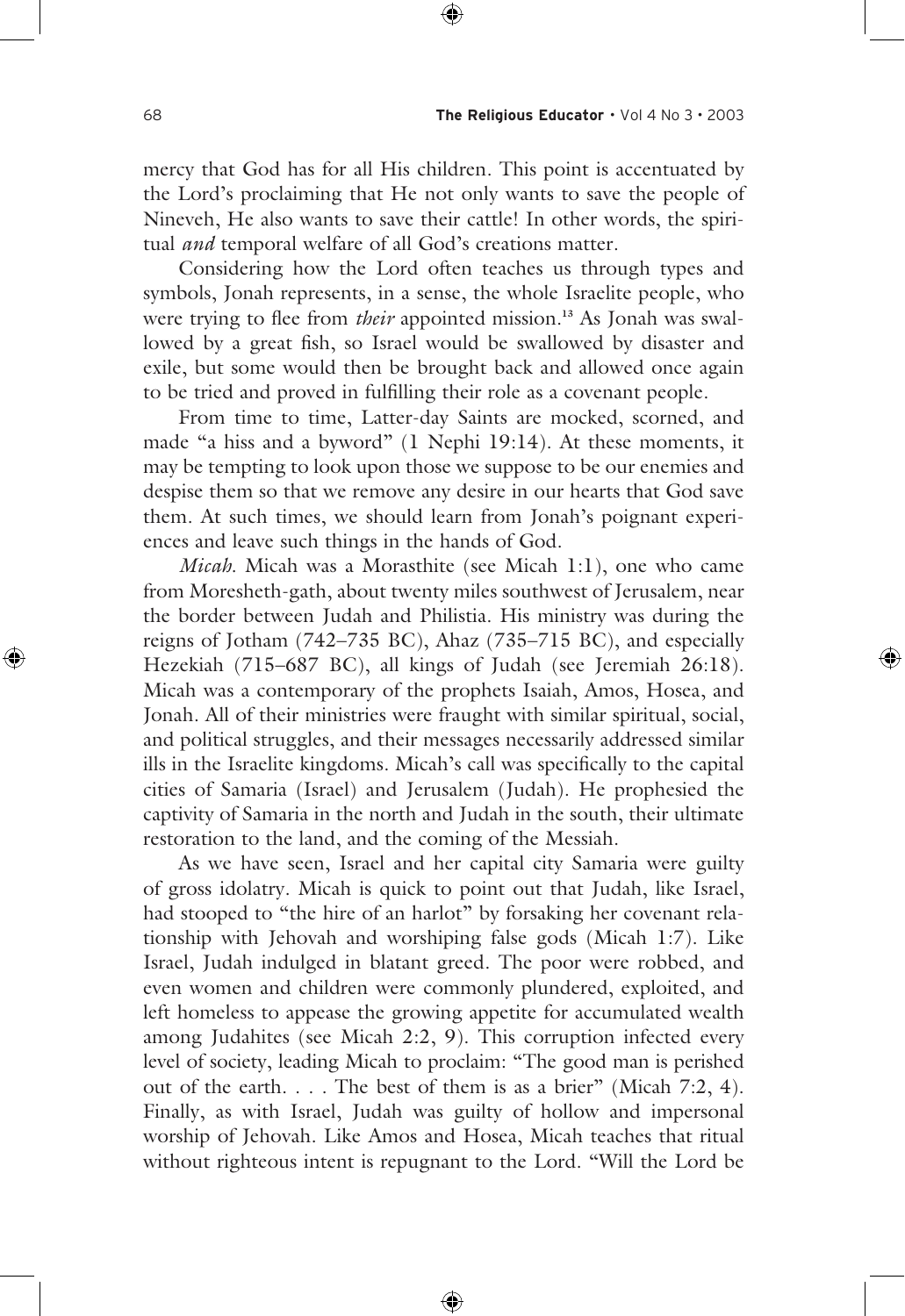pleased with thousands of rams, or with ten thousands of rivers of oil? . . . He hath shewed thee, O man, what is good; and what doth the Lord require of thee, but to do justly, and to love mercy, and to walk humbly with thy God?" (Micah 6:7–8). As a result of these maladies, Micah foretold the destruction of Jerusalem which, like Samaria, would "be plowed as a field" and become heaps (Micah 3:12).

 With the image of rampant corruption and the capital cities smoldering in the dust of their own destruction, Micah follows the prophetic pattern of providing a message of hope to the inhabitants of Israel and Judah (see Micah 4:1). His message is simple: at all cost, Israelites must maintain a clear focus on Jehovah and true worship in His temple.

 Concerning Jehovah, Micah prophesied of a coming day when the Messiah would condescend and be born in Bethlehem (see Micah 5:2). The remainder of Micah 5 is full of blessings promised to Israelites who will focus their lives on Him. These will "stand and feed in the strength of the Lord" (Micah 5:4); they will enjoy peace and be delivered from their enemies (Micah 5:5–6, 9); they will be like nourishing dew and life-saving rain to the rest of the world (see Micah 5:7); they will enjoy the collective awe of the Gentiles "as a lion among the beasts of the forest" (Micah 5:8); and they will not be caught in the snares of idolatry as their forebears so frequently were (see Micah 5:12–13). Concerning the temple, Micah taught that:

 "The mountain of the house of the Lord shall be established in the top of the mountains . . . and people shall flow unto it.

 "And many nations shall come, and say, Come, and let us go up to the mountain of the Lord . . . and he will teach us of his ways, and we will walk in his paths: for the law shall go forth of Zion, and the word of the Lord from Jerusalem" (Micah 4:1–2).

 Micah's teachings are equally applicable in our day. If Latter-day Saints will maintain a clear focus on the Savior and the temple, they will receive three blessings: first, they will be taught the truth; second, they will receive strength to walk in God's prescribed path as outlined in the temple; and third, they will be governed by the Lord in all they do. If Latter-day Saints follow this course, it is unlikely that they will repeat the mistakes of ancient Israel and Judah.

# **From Hezekiah to Josiah: Zephaniah and the Turbulent Seventh Century BC**

 As alluded to earlier, the northern kingdom of Israel was destroyed in 721 BC by Assyria. Many Israelites were killed at this time, many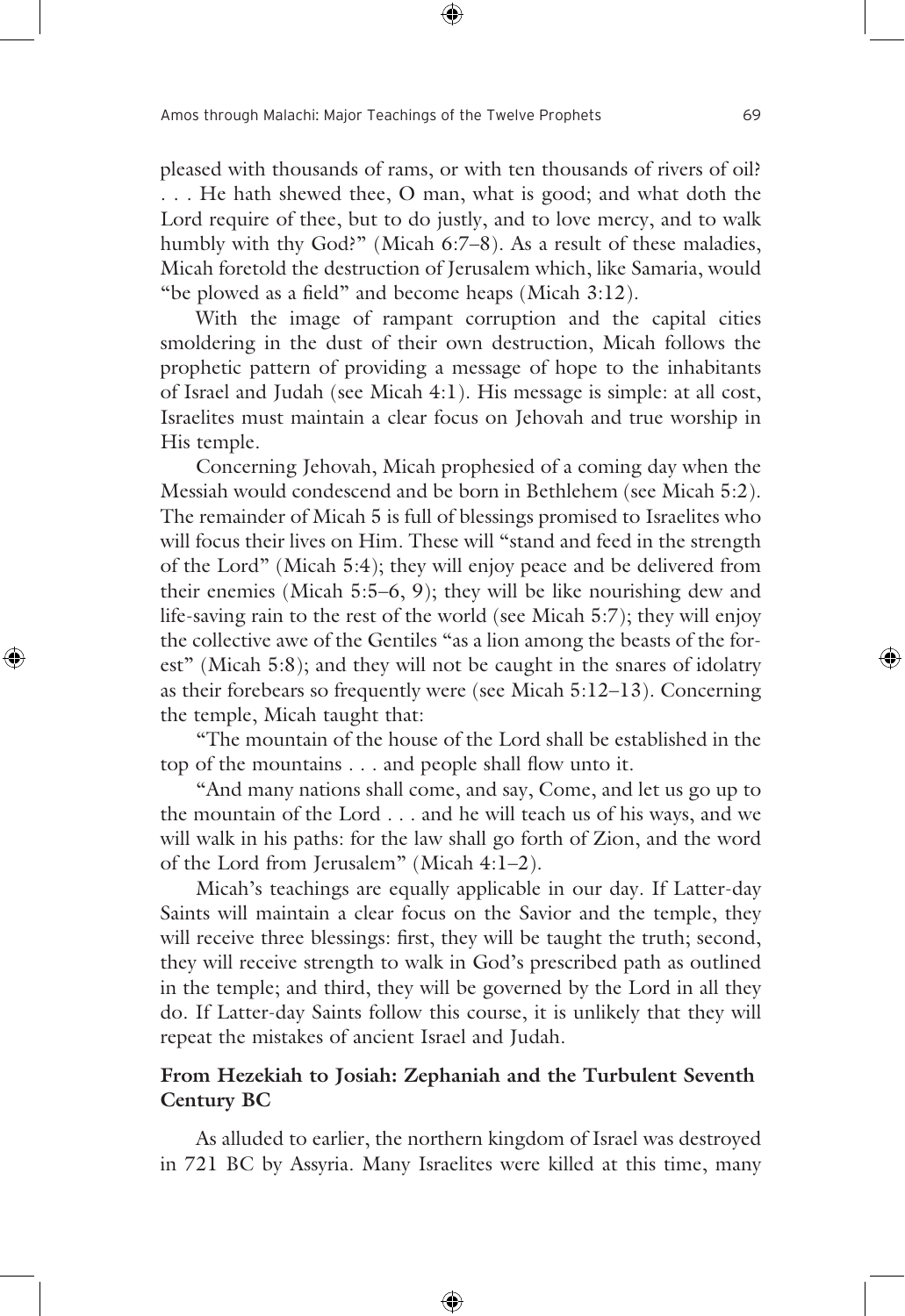others were scattered throughout Assyrian provinces, and many were left in the lands around Samaria where they intermingled with Assyrian citizens who were moved to the region to ensure, as much as possible, a stable and loyal population (a political ploy often called "transpopulation"). More than a hundred years later, the southern kingdom of Judah suffered a similar fate at the hands of the Babylonians.

 The final century of Judah's existence was fraught with upheaval (see 2 Kings 21–25; 2 Chronicles 33–36). King Hezekiah of Judah (715–687 BC) rebelled against the overwhelming power of Sennacherib, king of Assyria, during the ministries of Isaiah and Micah. The result was that the forces of Sennacherib pummeled every major stronghold of Judah except one. With those victories behind him, Sennacherib turned his armies toward Jerusalem. With destruction seemingly imminent, Isaiah prophesied that Sennacherib would not even shoot an arrow in Jerusalem, let alone conquer her (see 2 Kings 19:6–7, 32–33). Hezekiah fortified the city and trusted in Isaiah's assurance from the Lord. Isaiah's prophecy was fulfilled when the Lord miraculously saved Jerusalem by destroying the approaching Assyrian army (see 2 Kings 19:35–37). In the end, Jerusalem was preserved, but Assyria maintained control over Judah. Hezekiah's daring bid for independence had failed (see 2 Kings 18–20).

 While Assyria allowed Hezekiah to retain his throne, he died shortly thereafter and his young son Manasseh became king of Judah (see 2 Kings 21).**14** During Manasseh's reign (ca. 687–642 BC),**15** Assyria reached her peak of power.**16** Manasseh had no choice but to wholly submit to vassalage. Even so, he could have maintained Hezekiah's religious reforms and reverential awe for Jehovah. Unfortunately, in this regard, Manasseh's kingship was radically different from that of his father.

 Manasseh was evil and murderous, and he reinstituted idolatry on a scale never before seen in Judah.

 For he built up again the high places which Hezekiah . . . had destroyed; and he reared up altars for Baal, and made a grove, as did Ahab king of Israel; and worshipped all the host of heaven. . . . He built altars in the house of the Lord. . . . He built altars for all the host of heaven in the two courts of the house of the Lord. And he made his son to pass through the fire [human sacrifice], and observed times, and used enchantments, and dealt with familiar spirits and wizards. . . . Moreover Manasseh shed innocent blood very much [possibly those who protested his idolatrous policies], till he had filled Jerusalem from one end to another. (2 Kings 21:3–6, 16)

 Finally, the author of Kings marks Manasseh as the man who "seduced [Judah] to do more evil than did the nations whom the Lord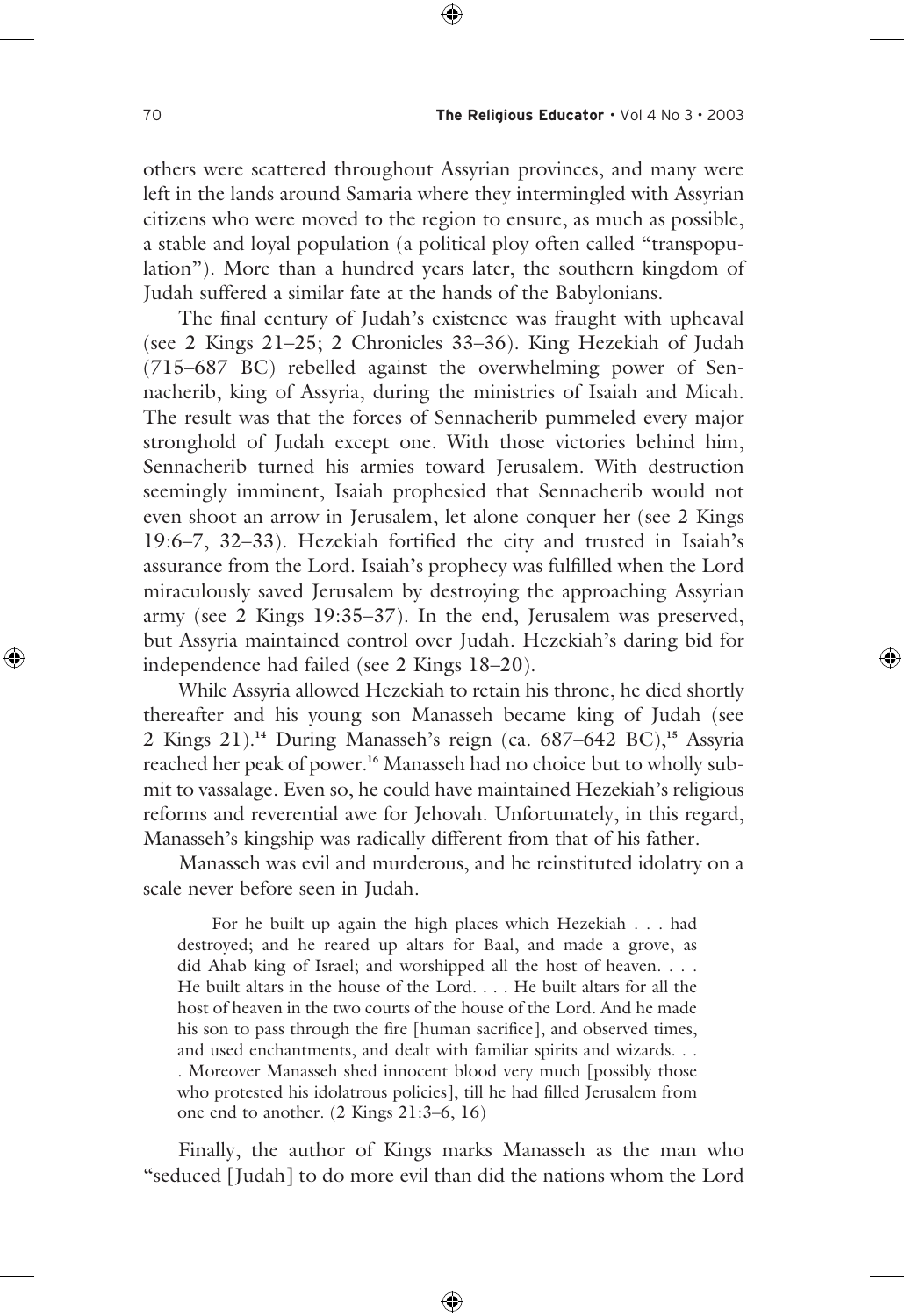destroyed before the children of Israel" (2 Kings 21:9; see also Leviticus 18).

 For almost half a century, Manasseh's wickedness shaped the milieu in Judah. The worship of Jehovah was merged so completely with idolatry that it was barely distinguishable from paganism. It was a spiritual crisis of enormous proportions. The Lord's wrath was kindled, and He sent prophets to testify against this rapid spiritual devolution. While we do not have all of their names, these prophets boldly prophesied of imminent destruction: "I will wipe Jerusalem as a man wipeth a dish, wiping it, and turning it upside down" (2 Kings 21:13).

 Conditions did not improve after the death of Manasseh in 642 BC. His son, Amon, assumed the throne and immersed Judah in more of his father's wickedness. He was assassinated by conspirators after two years in power. Amon's murderers were smoked out and executed while Josiah, Manasseh's grandson and Amon's son, became king (2 Kings 21:17–22:1). Judah was on the brink of internal destruction. Josiah seems destined to have come to power "for such a time as this" (Esther 4:14).

 Josiah (640–609 BC) "did that which was right in the sight of the Lord, and walked in all the way of David his father, and turned not aside to the right hand or to the left" (2 Kings 22:2). From 640–622 BC he initiated much needed reforms intended to refocus Judah on Jehovah. As will be seen later, these reforms were accelerated between 622 BC and Josiah's death in 609 BC. However, sometime during the earlier period of Josiah's reign, the Lord raised up Zephaniah, whose teachings girded up Josiah's initial reforms and challenged Judah to shun idolatry and worship Jehovah in truth and purity or suffer severe repercussions.**<sup>17</sup>**

 *Zephaniah*. Zephaniah's ministry is characterized by expediency. Manasseh and Amon planted seeds of apostasy that Zephaniah saw grow to full corruption. Not surprisingly, much of the field is worthy only of burning. Like Noah before the Flood and like latter-day prophets before the Second Coming, Zephaniah commands his people to repent post-haste or expect dire consequences.**18** The prophet identifies how Judah has allowed herself to be overwhelmed by worldliness. For example, her people have turned their backs on God (see Zephaniah 1:6); they have embraced the strange clothing styles that fail to reflect the appearance of a covenant people (see Zephaniah 1:8); they lust after worldly wealth and acquire riches through corruption and plunder (see Zephaniah 1:9); and they are spiritually complacent (see Zephaniah 1:12).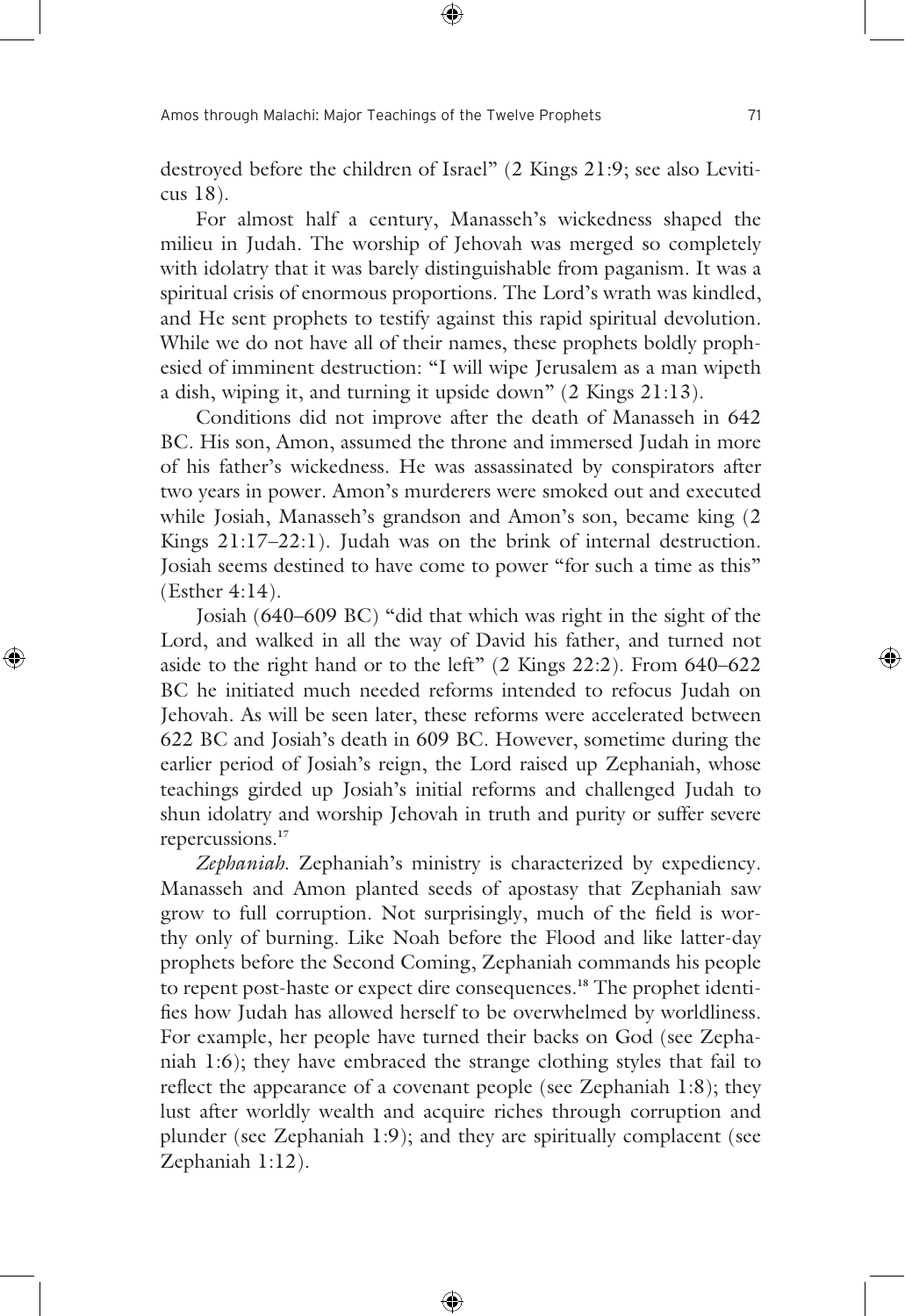Zephaniah also pronounces doom on the unbelieving nations to the north, south, east, and west of Judah. By bundling Judah together with these heathen peoples, Zephaniah suggests that God's covenant people equal and surpass the wickedness of their neighbors (see Zephaniah 2:4–13). His final proclamation against Judah is that she is polluted, oppressive, unteachable, disobedient, and guilty of wresting the Torah (see Zephaniah 3:1–4). In response to wholesale wickedness, Zephaniah declares that "all the earth shall be devoured with the fire of [God's] jealousy" (Zephaniah 3:8).

 In the wake of this revelation of destruction, Zephaniah employs the phrases "in that day" and "at that time" to dually describe Judah (if they will repent) and covenant people in the latter days who remain unsullied by the influences of the world and witness the Second Coming of the Lord with its accompanying destruction of the wicked. Both are promised the presence of the Lord (see Zephaniah 3:3); an ability to worship God with a pure language (3:9); nontainted temple worship (3:11); trust (3:12); truth (3:13); nourishment (3:13); protection  $(3:15)$ ; and joy, rest, and love  $(3:17)$ .

 In a striking way, Zephaniah displays the fruits of evil and the fruits of righteousness. In three chapters he clearly depicts Judah's choice in the seventh century BC and, at the same time, our choice in the latter days. If we turn to the Lord, His promises are sure. He will "make you a name and a praise among all people of the earth, when I turn back your captivity before your eyes, saith the Lord" (Zephaniah 3:20).

#### **The Fall of Assyria: Nahum's Condemnation of Nineveh**

 As previously mentioned, the prowess of Assyria peaked during the reign of Manasseh. They controlled the regions from Babylonia to Asia Minor, south through Israel and encompassed Egypt (see Bible Map 5). As it was with Jonah and Israel, the lion's share of these vassal kingdoms deeply hated Assyria, in part because of the vicious and violent means the Assyrians employed to maintain control in their sprawling empire.

 Through the second half of the seventh century, uprisings against Assyria were common and became increasingly difficult for the empire to put down. Then, in 626 BC, the Babylonians, under the command of Nabopolassar (lived 626–605 BC and was the father of Nebuchadnezzar), defeated Assyrian forces outside Babylon and declared their independence. Despite vigorous efforts to strike down this rebellion, Assyria never removed Nabopolassar.**19** His success encouraged one rebellion after another, and the vastness of the empire made it next to impossible to control. The Assyrian empire began to unravel and even-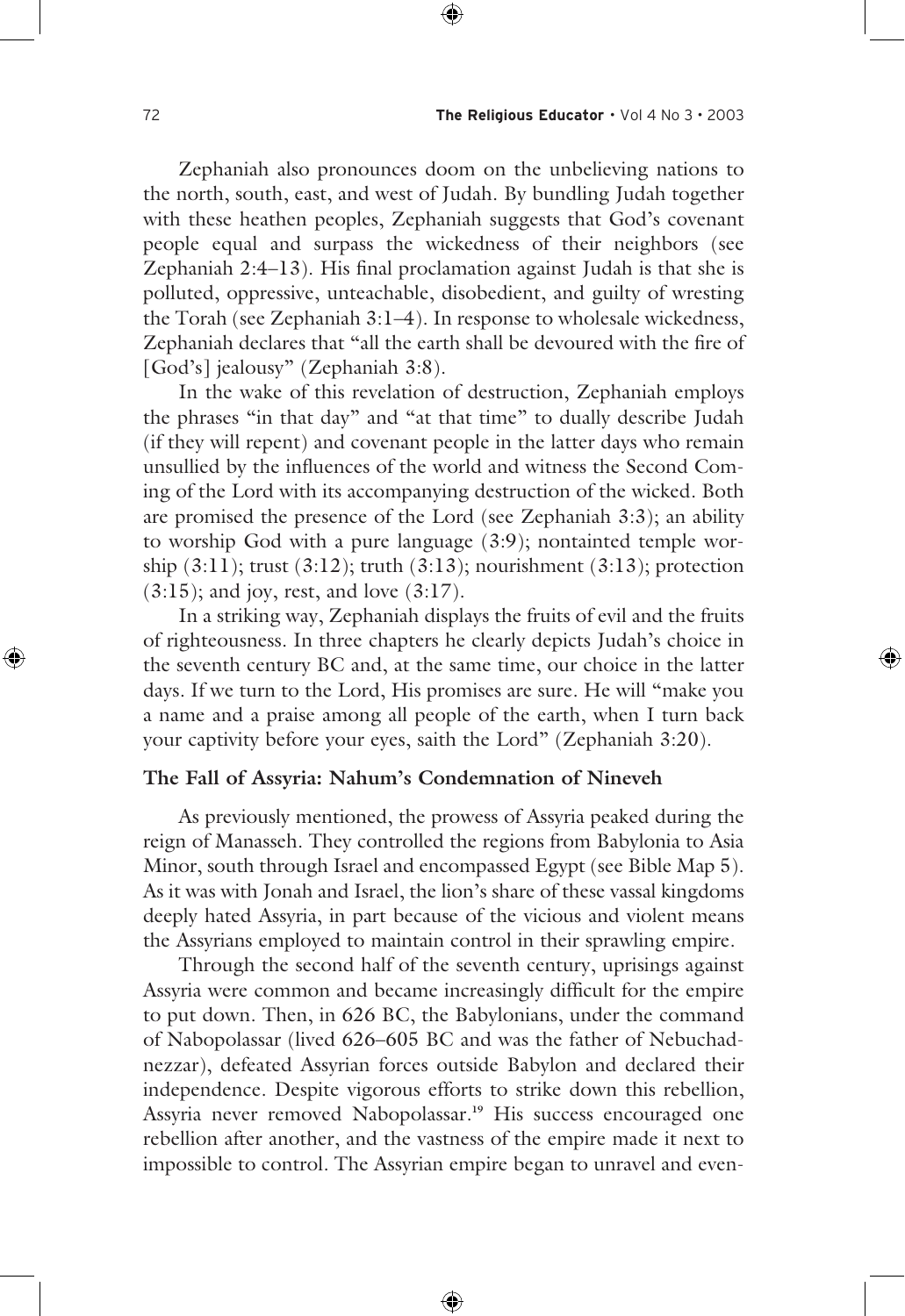tually collapsed under its own weight. These events loosened Assyria's grip on Judah, making it possible for Josiah to institute even greater reforms beginning in 622 BC.

 Ultimately, the Medes joined the Babylonians and destroyed Asshur (Assyria's ancient capital) in 614 BC. Two years later they laid siege to Nineveh (the then-current capital) for three months, after which they entered the city and razed it to the ground. By 610 BC Assyria had vanished as a nation and Babylon (Chaldea) rose as the preeminent force in the region.**20** Late in the seventh century BC, perhaps shortly before the collapse of Assyria, Nahum prophesied of the destruction of Nineveh and the greater Assyrian Empire.

*Nahum*. The book of Nahum may not seem very inspirational or uplifting. Its tone is accusatory and vengeful, seemingly bereft of ethical and theological empathy. Nahum's words almost burn with anxiety to see judgments poured out on the barbarous Assyrians. Nevertheless, Nahum was called to pronounce the Lord's condemnation on the Ninevites. Nahum testified that though the Israelite nation was militarily feeble and unthreatening, the God of Israel was still God of all the earth, and He was about to unleash His fury and vengeance on His adversaries. In Nahum's words: "God is jealous, and the Lord revengeth . . . and is furious; the Lord will take vengeance on his adversaries, and he reserveth wrath for his enemies" (Nahum 1:2). Nahum's description of Nineveh provides insight into how deeply Assyria had offended the Lord. He notes:

"She is empty, and void, and waste. . . .

"Woe to the bloody city! it is all full of lies and robbery....

 "Behold, I am against thee, . . . and I will shew the nations thy nakedness, and the kingdoms thy shame.

 "And I will cast abominable filth upon thee, and make thee vile, and will set thee as a gazingstock. . . .

 "There is no healing of thy bruise; thy wound is grievous: all that hear the [report] of thee shall clap the hands over thee: for upon whom hath not thy wickedness passed continually?" (Nahum 2:10; 3:1, 5– 6, 19).

 Nahum proceeds to break the usual pattern of doom followed by hope. For Nineveh, there was no hope. Rather, Nahum invites Judah to rejoice in the destruction of Assyria and claim the opportunity to cleanse the temple and worship God freely through prescribed feasts and vows. "Behold upon the mountains the feet of him that bringeth good tidings, that publisheth peace! O Judah, keep thy solemn feasts, perform thy vows: for the wicked shall no more pass through thee;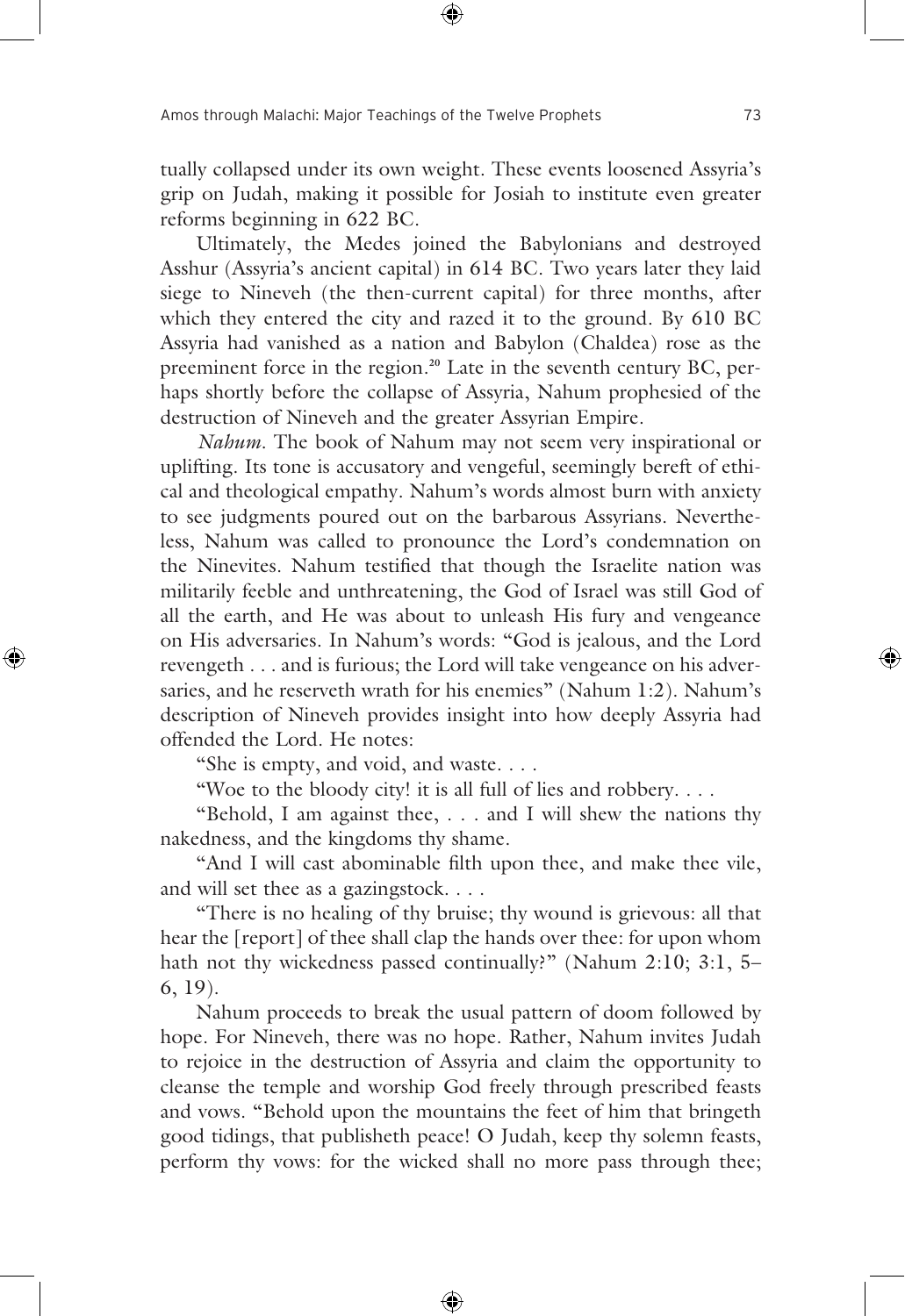he is utterly cut off" (Nahum 1:15). Unlike Israel, Nineveh would never enjoy a restoration. Decade after decade, Nineveh was terminally pompous, immersed in worldly power, witchcraft, whoredoms, and the supposed merits of materialism (see Nahum 3:4, 16–17).

 Under these conditions, God ruled that Nineveh had to be destroyed. And in her destruction Nineveh stands as a symbol of the hopeless condition of the wicked at the time of the Second Coming (see Nahum chapter 1 heading). In this light, the message of Nahum revolves around the question "Who can stand in the presence of the Lord?" The book of Nahum is a hard message to Nineveh but also to people living in the last days who fail to trust in God. Without repentance, their fate is as sure as that of Nineveh. "Who can stand before his indignation? . . . His fury is poured out like fire, and the rocks are thrown down by him. The Lord is good, a strong hold in the day of trouble; and he knoweth them that trust in him. But with an overrunning flood he will make an utter end. . . . And while they are drunken as drunkards, they shall be devoured as stubble fully dry" (Nahum  $1:6-8$ , 10).

# **The Rise of Babylon and Destruction of Jerusalem: Habakkuk and Obadiah**

 We have already mentioned the initial reforms of King Josiah sometime after 640 BC (see 2 Kings 22–23). These reforms gained momentum rapidly when, during renovation work in the temple in 622 BC, Hilkiah (the high priest) discovered "the book of the law" (2 Kings 22:8). The book, which is commonly held to be some form of the book of Deuteronomy,**21** provided an overview of the covenant nature of Israel's relationship to God. It gave examples of how Jehovah honored His covenant with Israel even if miraculous intervention was necessary to do so. It also emphasized the absolute necessity of Israel's loyalty to God through the covenant. Josiah was deeply moved by the contents of the book. He gathered his people to the temple (Jeremiah was most likely present, and possibly Lehi as well), read the book to them, and placed himself and all his followers under covenant to abide by the law found in the book and to honor their covenant relationship with Jehovah.

 Unfortunately, Josiah was killed in battle by Egyptian forces led by Pharaoh Nechoh at Megiddo in 609 BC (see 2 Kings 23:29). Egypt annexed Israel into their domain in the wake of Assyria's collapse, and four years later (605 BC), Babylon took Israel from Egypt. From Josiah's death to the destruction of Jerusalem in 586 BC, Judah had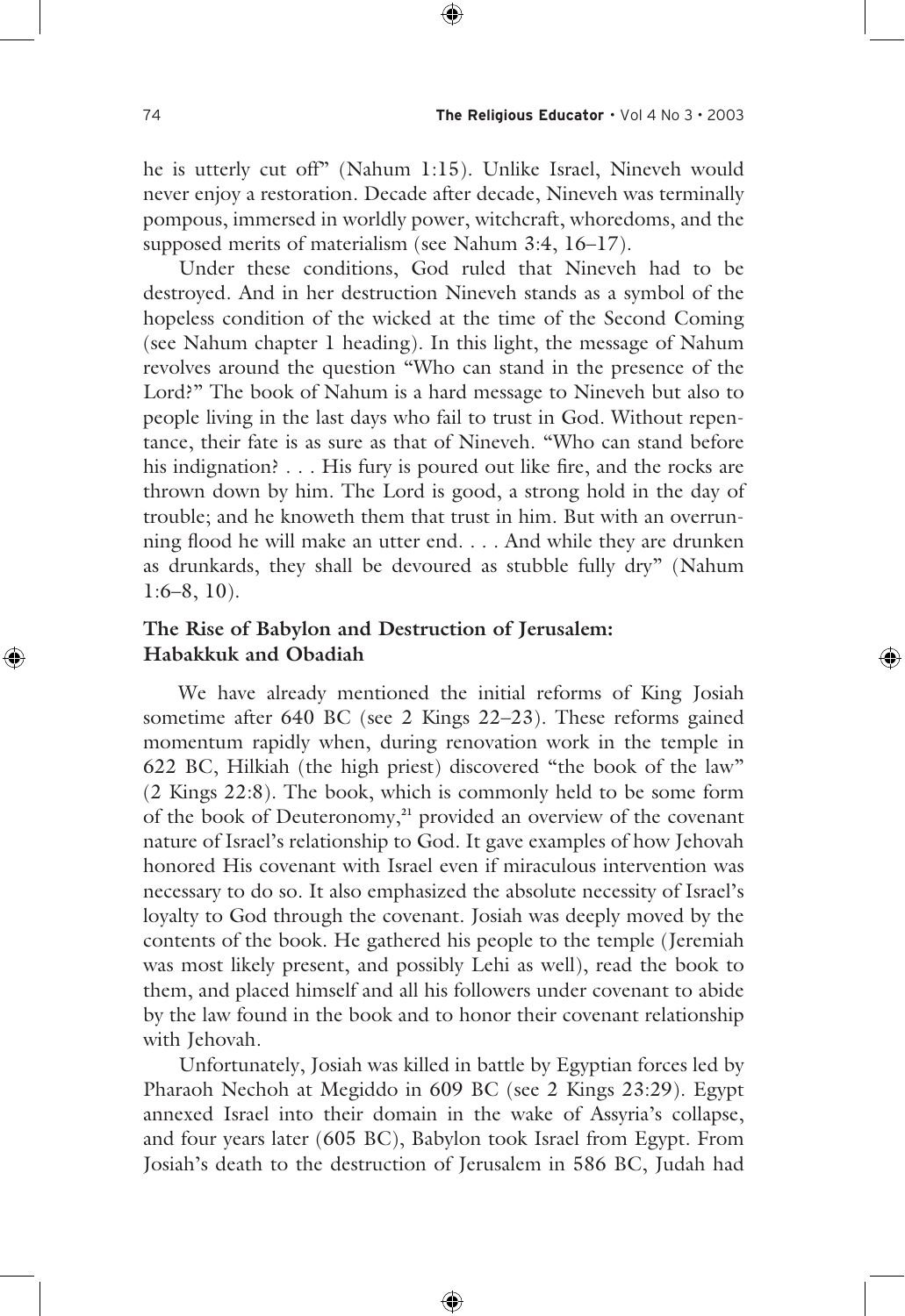four kings: Jehoahaz (son of Josiah), Jehoiakim (son of Jehoahaz and first vassal of Babylon), Jehoiakin (son of Jehoiakim), and Zedekiah (brother of Jehoiakim and uncle of Jehoiakin). Without exception, each of these kings did evil in the sight of the Lord. Josiah's reforms, the most sweeping in Judah's history, were thoroughly overturned, and idolatry in all its forms was reinstituted throughout the land. Like her sister-state Israel, who just over a century earlier had mocked the Lord and was scattered, so Judah was on the brink of outright destruction at the hands of the Babylonians (also known as the Chaldeans) and her vassals such as Edom. These were the desperate days of the ministries of Habakkuk and, after Judah's destruction, Obadiah.

*Habakkuk*. Habakkuk prophesied against Babylon in the same way that Isaiah prophesied against Assyria (see Isaiah 10).**22** Babylon would be used as God's arm to crush Judah. Then, like Assyria, Babylon would be destroyed for their idolatry, their trust in munitions, and their total disregard for social justice and human life. Even with Assyria as a precedent, Habakkuk is dismayed that the Lord would use such a vile and pagan nation to destroy God's own people. In a prayer similar to Joseph Smith's later plea, Habakkuk asks:

 "O Lord, how long shall I cry, and thou wilt not hear! even cry out unto thee of violence, and thou wilt not save! . . .

 "Therefore the law is slacked. . . . The wicked doth compass about the righteous; therefore wrong judgment proceedeth" (Habakkuk 1:2, 4; compare D&C 121:2).

 In response, the Lord explained to the prophet that while Judah will suffer destruction at the hands of a bitter, hasty, terrible, and dreadful nation (see Habakkuk 1:6–7), Babylon will also fall. Babylon is guilty of at least two things: first, dealing treacherously with mankind (especially the righteous); and second, imputing power to their idolatrous gods (see Habakkuk 1:1–17).

To the first charge, the Lord explains:

 "Woe to him that buildeth a town with blood, and stablisheth a city by iniquity! . . .

 "Woe unto him that giveth his neighbour drink, that puttest thy bottle to him, and makest him drunken also, that thou mayest look on their nakedness!

 "Thou art filled with shame for glory. . . . The cup of the Lord's right hand shall be turned unto thee, and shameful spewing shall be on thy glory" (Habakkuk 2:12, 15–16).

To the charge of idolatry, the Lord admonishes:

"Woe unto him that saith to the wood, Awake; to the dumb stone,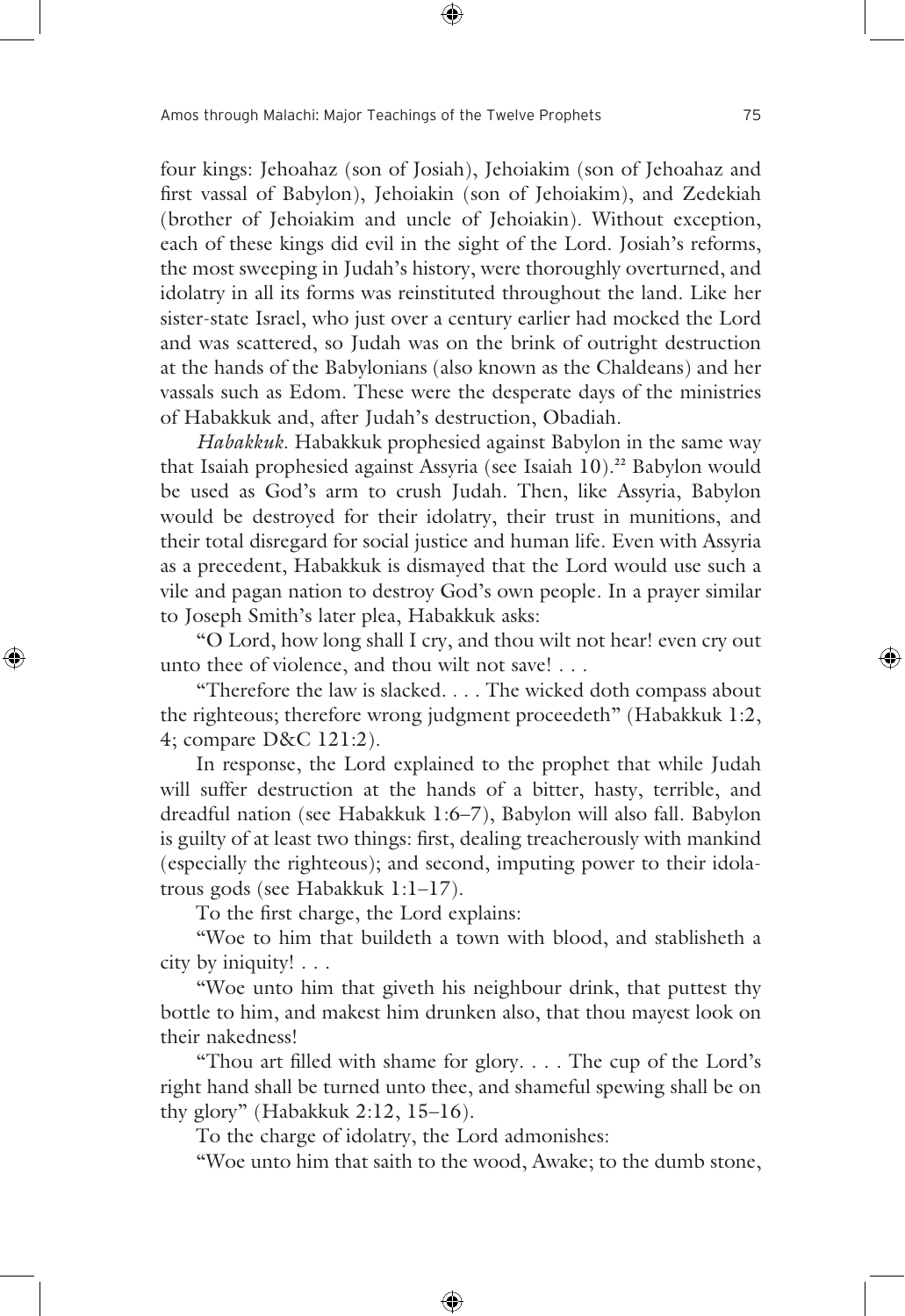Arise, it shall teach! Behold, it is laid over with gold and silver, and there is no breath at all in the midst of it.

 "But the Lord is in his holy temple: let all the earth keep silence before him" (Habakkuk 2:19–20).

 Taken together, the central message of Habakkuk is that God is in charge. Chapter 3 is a poetic song written to celebrate God's majesty and dominion over all the forces of earth and hell. Everything in the telestial world is prone to collapse except the Lord (see Habakkuk 3:17). The phrase "the Lord is in his holy temple: let all the earth keep silence before him" is another way of saying, "Be still; I'm aware of your concerns; know that I am God." The essential characteristic of those who survived spiritually in Habakkuk's day and our own is captured in Habakkuk 2:4, which says, "The just shall live by his faith." To these the Lord promises joy, strength, and the richness of walking in the high places of the Lord (see Habakkuk 3:18–19).

*Obadiah*. Obadiah prophesied sometime after the Babylonian destruction of Jerusalem and the exile of the Jews to Babylon. He proclaimed a message of doom to Edom (Esau's ancient land of inheritance and oft-time enemy of Israel). Obadiah's accusation against Edom was threefold: first, they were guilty of deep-seated pride and arrogance (see Obadiah 1:3–4). Second, as the Babylonians ransacked Jerusalem and burnt the temple, Edom "wast as one of them" (Obadiah 1:11) and "rejoiced over the children of Judah in the day of their destruction" (Obadiah 1:12). Third, Edomites colluded with the Babylonians by blocking mountain passes through which Jews fled to escape the destruction of the city. Those fleeing were caught by Edomites and turned over to Babylonian forces (see Obadiah 1:14). These three crimes would lead to their ultimate destruction.

 Beginning in verse 15, however, the prophet makes a sudden transition from immediate to ultimate things to tell us what shall happen to the wicked in the last days. "As thou hast done, it shall be done unto thee: thy reward shall return upon thine own head" (Obadiah 1:15). During this latter-day destruction of the wicked, there will be one special place of refuge: the temple (see Obadiah 1:17). Obadiah prophesied of a day when all in the world, who are willing, may gather together with latter-day Israelites. Descendants of Jacob (Israel) and Joseph will present a standard to the world that is likened to a fire and a flame. This fire of the gospel will give light to those who seek it and burn up the wicked, latter-day "Edomites" as if they were stubble (see Obadiah 1:18; see also D&C 1:36).

With the Lord's destruction of the wicked comes a new order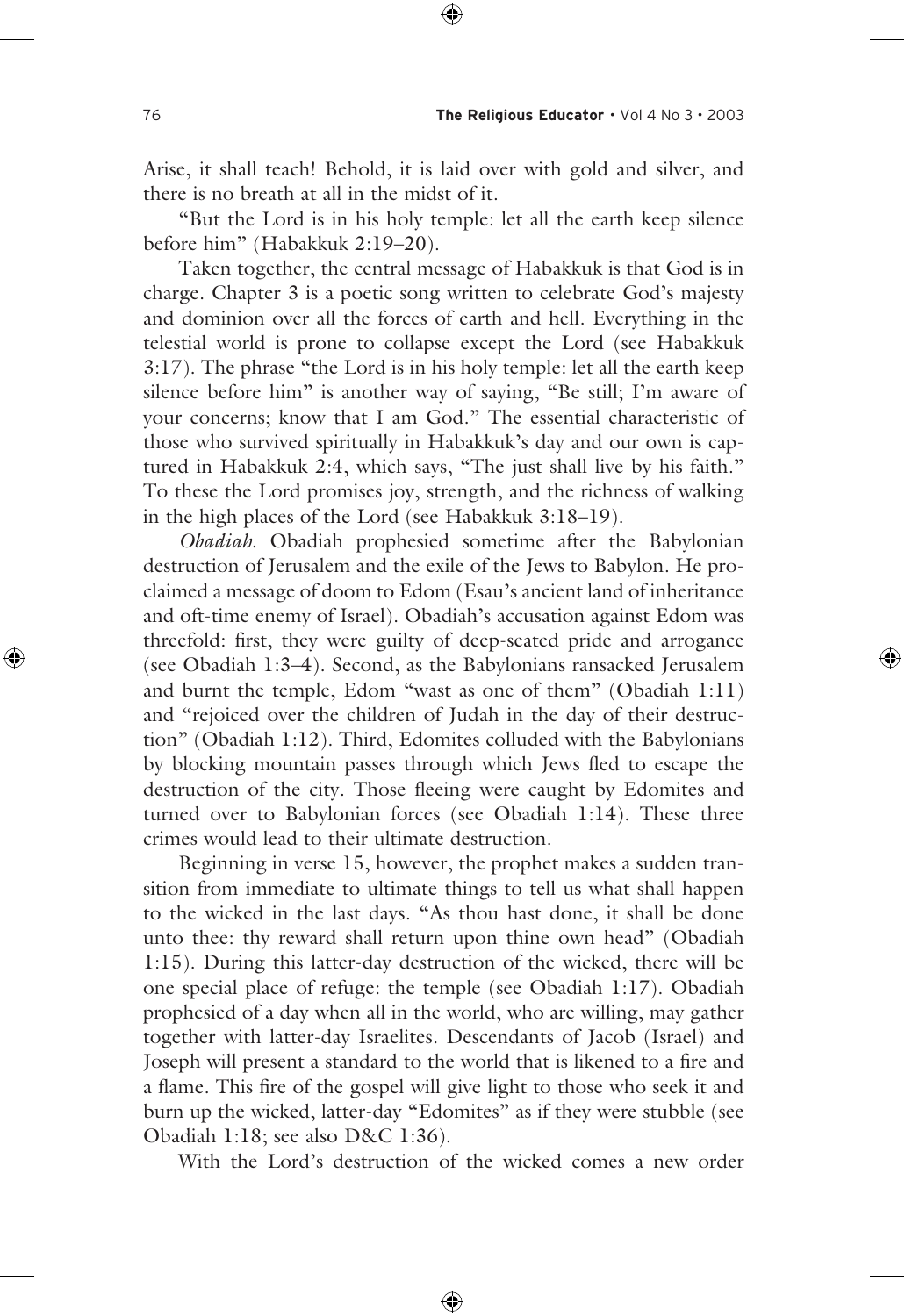wherein all things of import revolve around the Lord's temple. "And saviours shall come up on mount Zion, . . . and the kingdom shall be the Lord's" (Obadiah 1:21). Joseph Smith interpreted this verse: "But how are they to become saviors on Mount Zion? By building their temples, erecting their baptismal fonts, and going forth and receiving all the ordinances, baptisms, confirmations, washings, anointings, ordinations and sealing powers upon their heads, in behalf of all their progenitors who are dead, and redeem them that they may come forth in the first resurrection and be exalted."**<sup>23</sup>**

 The clear message of Obadiah to us in the latter days is to avoid pride, not to rejoice in wickedness even from a distance, and finally, to refuse to follow the evil influences of the world. Our best course should include a focus on the mountain of the Lord. If the temple becomes our central ideal, we may stand above the sordid elements of the world and wave a flaming ensign for all to see and gather to on both sides of the veil. In this way we become the saviors that Obadiah saw over two millennia ago.

#### The Exile of the Jews and Their Restoration<sup>24</sup>

 The destruction of the temple in Jerusalem by Nebuchadnezzar's armies in 586 BC, in concert with the exile of the Jews to Babylonia, should have marked the end of the Jewish nation. Miraculously it did not. The Babylonians deported the brightest cadre of spiritual, civic, and intellectual leaders, along with their families, from Judah to Babylon. Jeremiah records that those exiled numbered four thousand six hundred—a count probably limited to men only (see Jeremiah 52:28–30). While this group may seem large, many were left behind in Judah as a broken, leaderless people, forced to eke out a living and pay tribute from the fruits of an overrun land.

 It is evident from the book of Ezekiel that the Jews in Babylon fared much better than the ten tribes. The Jews were kept in a unit and were not scattered, as were the ten tribes, who were taken into various places of captivity by the Assyrians. Both Daniel and Ezekiel functioned as prophets in captivity—Ezekiel among the people and Daniel in the royal court—but very little is told about their personal lives there. Jeremiah predicted that the Babylonian captivity would last seventy years (see Jeremiah 25:8–11; Daniel 9:2). Indeed, it did not take long for Babylonian power to begin to collapse, giving some exiles hope of an eventual return to Jerusalem.

 Babylon's greatest rival was the Medes to the northeast. While the two had been allies against Assyria, Media now waited for an opportu-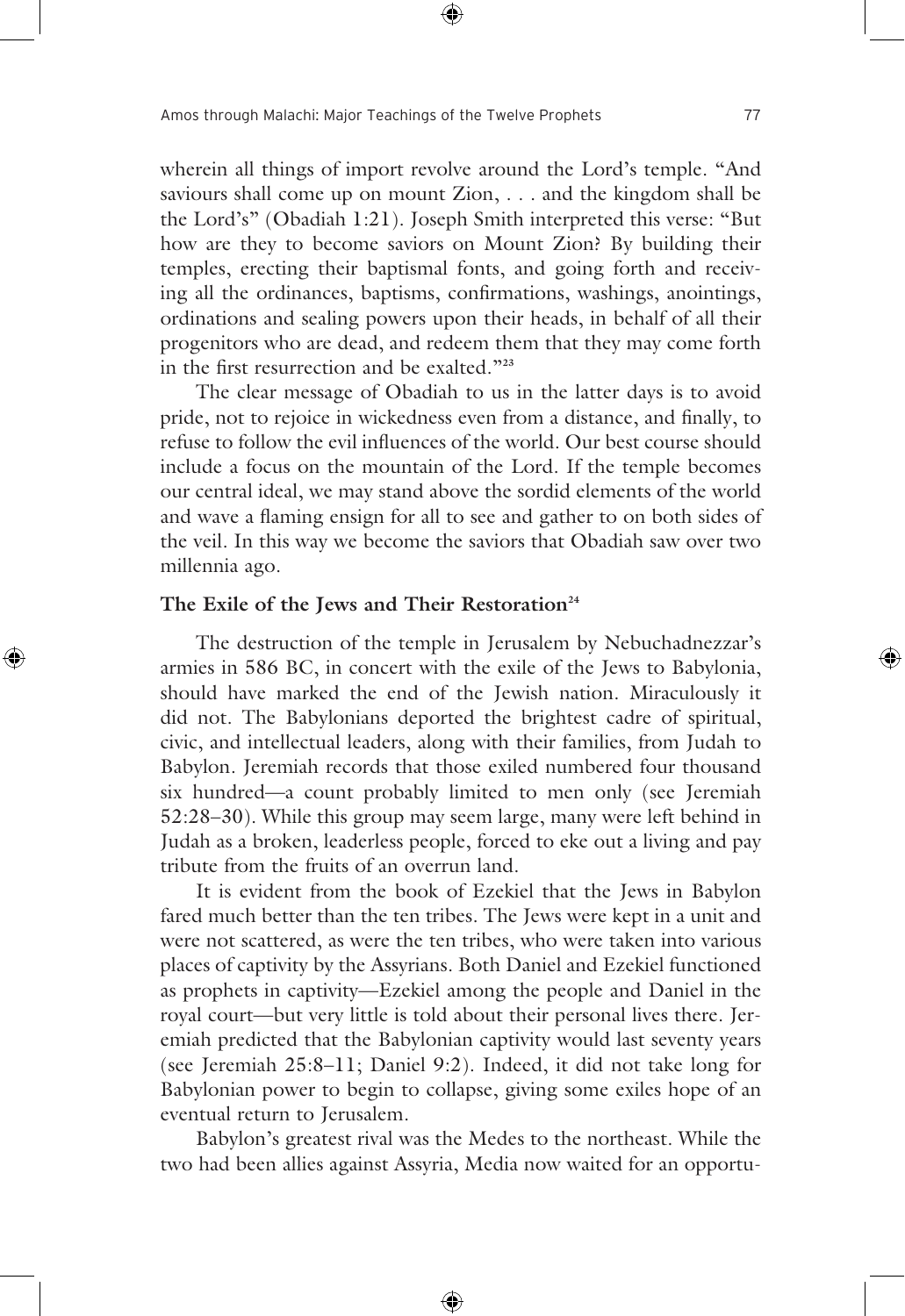nity to increase their borders at Babylon's expense. An uprising within Media led by a vassal king named Cyrus of Persia (east of Babylon) was likely a welcomed disruption. A brilliant military leader, Cyrus went on to overtake the entire Median empire by 550 BC. Given the size and military might of the new Persian empire, Babylon posed little threat. After enlarging Persian interests to the east, the forces of Cyrus eventually turned their attention to Babylon, taking her without a fight in 539 BC.

 The policies of Cyrus toward peoples he conquered were markedly different from those of the Babylonians and the Assyrians. He instituted a policy of respect for the religious and cultural beliefs and practices of those living within his realm. In the first year of his reign over Babylon, Cyrus issued a royal decree ordering the restoration of the exiled Jews to Jerusalem. He also commissioned the reconstruction of the temple in Jerusalem to facilitate the worship of Jehovah (see Ezra 1). Finally, Cyrus appointed "Sheshbazzar, the prince of Judah" (Ezra 1:8; presumably the same man of the kingly line that is called Shenazzar in 1 Chronicles 3:18, the son of King Jehoiachin) to lead the first group of exiles back to Jerusalem to begin rebuilding the temple.

 It is likely that only the hardiest Jews and those most committed to rebuilding the temple traveled back to Jerusalem with Sheshbazzar in this initial group. Apparently, many Jews were by then very comfortable in Babylon and offered their resources to assist others but were not interested in returning themselves. Josephus reported that "the rulers of the two tribes of Judah and Benjamin, with the Levites and priests, went in haste to Jerusalem, yet did many of them stay at Babylon, *as not willing to leave their possessions*."**<sup>25</sup>**

 Upon their arrival in Jerusalem, they found the mere shell of a city. Nevertheless, the small band began at once to rebuild the temple (see Ezra 5:16). Progress was slow, however, as a series of setbacks such as crop failures, drought, and the onset of extreme poverty hindered their efforts (see Haggai 1). It was during these early days that Sheshbazzar's nephew, Zerubbabel, arrived in Jerusalem at the head of another group of returning exiles. He became the governor of Judah presumably at the death of his uncle and was the final Davidic descendant to govern in Judah. With him came lingering hopes of an eventual return to the ancient monarchy. As we shall see, these hopes would be extinguished at the death of Zerubbabel.

 Furthermore, there were tensions between the inhabitants of the land and the returning exiles. The exiles looked upon the inhabitants as ritually unclean (see Haggai 2:12–14), and the exiles were looked upon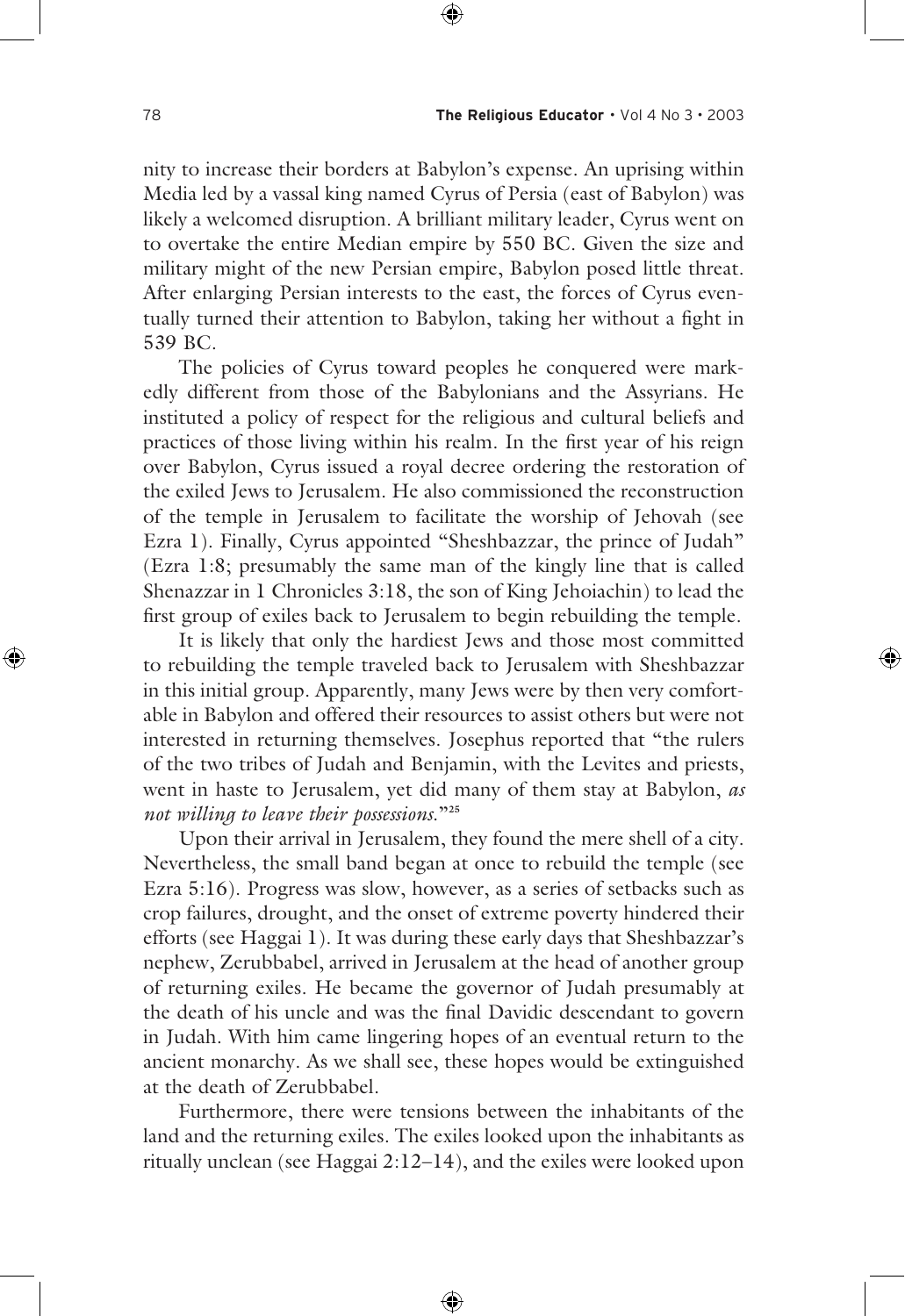as encroachers upon land that was no longer theirs (see Ezekiel 33:24). Finally, political developments played a role in delayed temple construction. Cyrus died and was replaced by his son Cambyses (530–522 BC), and as the years passed the edict of Cyrus was eventually forgotten altogether (see Ezra 5:17–6:1). At the death of Cambyses, Darius (son of Hystaspes) took the throne and was securely in power by 520 BC. A decade and a half had passed, and work on the temple had not progressed beyond laying the foundation stones. Simply, the weight of poverty, political disruption, animosities, and a backbreaking need to survive brought the construction to a halt with no new beginning in sight. It was under these circumstances that the Lord raised up Haggai and Zechariah to spur on his beleaguered people. It is likely that Joel also prophesied at this time. In the final analysis, these prophets were successful. The second temple was completed in 515 BC, and against all odds, Israel survived as a distinct people.

*Haggai*. After nearly two decades of living near the destroyed temple complex, it apparently grew easier and easier for the returned exiles to be satisfied that, while there was no temple, they did enjoy daily sacrifice at the altar they had rebuilt (see Ezra 3:2–3). No doubt it took an immense amount of labor in the early days of their return just to clear rubble from the site to make these daily sacrifices possible. By the time of Haggai's ministry in 520 BC the common sentiment of the Jews was that "the time is not come, the time that the Lord's house should be built" (Haggai 1:2).

 Haggai's message from the Lord was just the opposite: "Consider your ways. Go up to the mountain, and bring wood, and build the house; and I will take pleasure in it, and I will be glorified, saith the Lord" (Haggai 1:7–8). Haggai went on to explain that Judah had not prospered and would not prosper until the Jews paid strict heed to their obligation to build the temple:

 "Ye looked for much, and, lo, it came to little; and when ye brought it home, I did blow upon it. Why? saith the Lord of hosts. Because of mine house that is waste, and ye run every man unto his own house.

 "Therefore the heaven over you is stayed from dew, and the earth is stayed from her fruit" (Haggai 1:9–10).

 Haggai likened the returning exiles to ancient Israelites being led out of bondage from Egypt and prophesied similar deliverance as they worked to build the second temple and keep themselves separate from the pagan influences prominent among the long-term inhabitants of the land. The Lord promised through Haggai that "according to the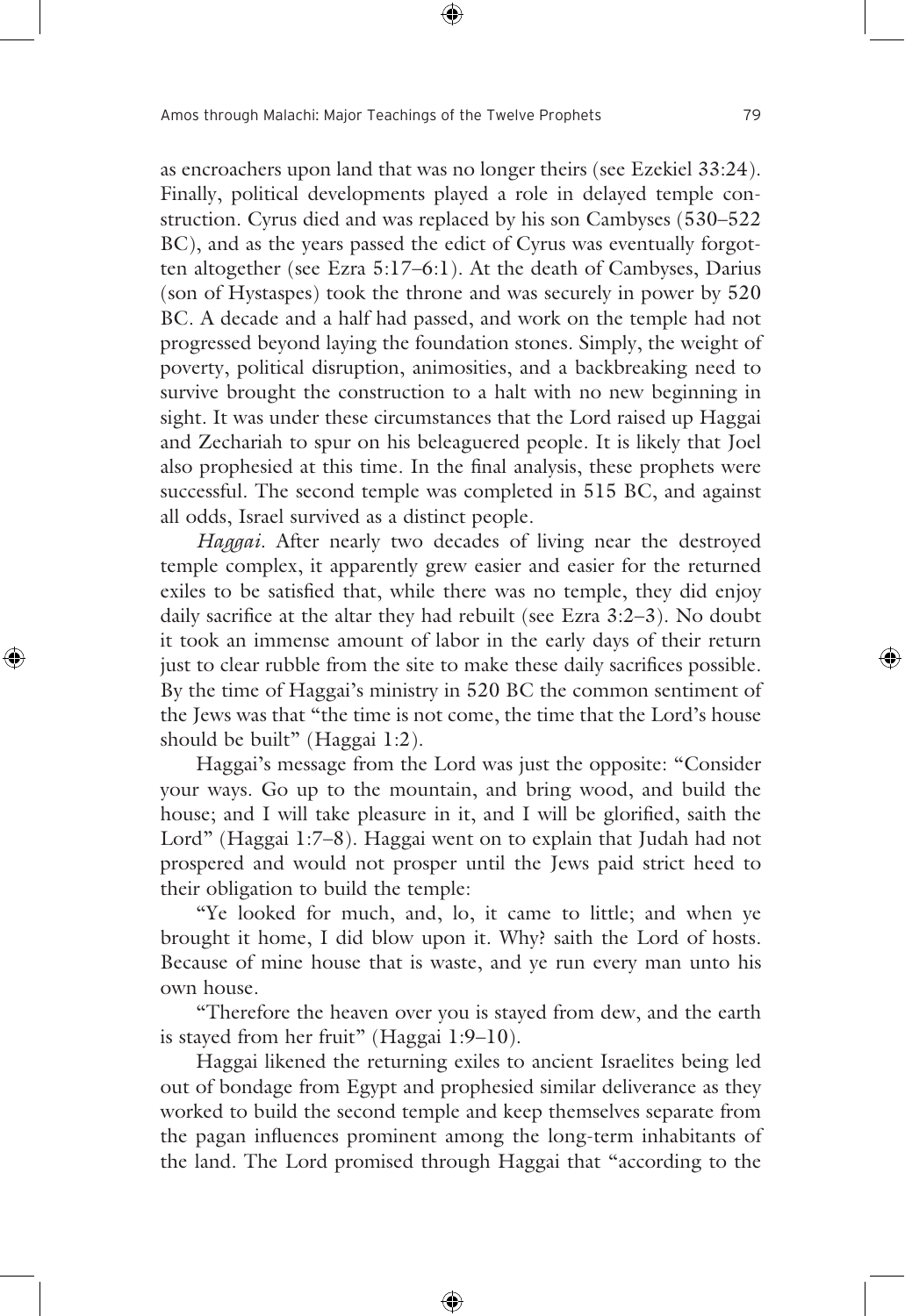word that I covenanted with you when you came out of Egypt, so my spirit remaineth among you: fear ye not" (Haggai 2:5).

 As the Second Coming approaches, we, like the exiles of Haggai's day, must gather, build temples, and live worthily to enter therein. For more than fifteen years, the Jews justified their inattention to the Lord's will that they construct the temple. The result was predictable they did not prosper. So it is today: if we fail to heed the revelations of our time we will be guilty of "a very grievous sin" and will be the recipients of sore chastisement from the Lord (D&C 95:3). However, if we do follow the direction of our prophets and focus on the temple, we will find that the peace and glory of this "latter house" shall be great (Haggai 2:9).

*Zechariah*. Zechariah's revelation came about two months after Haggai's (see Haggai 1:1 and Zechariah 1:1). A prominent theme in the book of Zechariah is the exploration of God's feelings for the city of Jerusalem and her inhabitants in Zechariah's day, in the meridian of time, and in the latter days. Many of Zechariah's prophecies and doctrinal teachings are couched in this theme.

 When Jerusalem was destroyed, Judah's supposition that Jehovah would protect Jerusalem under all circumstances was shattered. The city lay in rubble. Without the temple and the faithful followers of Jehovah, Jerusalem was on the verge of being no different than any other pagan city in the region. The returning exiles needed to redefine their faith. Part of Zechariah's message was that only a holy people could make Jerusalem holy again. Therefore, Zechariah invited the people to submit to Jehovah's rule and to follow Joshua, the high priest, as he sloughs off the filth of the world, walks in the ways of the Lord, dons clean clothing, is crowned with a fair mitre, and walks among the angels of the Lord. Miraculously, such a change can transpire "in one day," given the mighty power of Jehovah to cleanse and save (see Zechariah 3:1-7, 9).

 Concerning Jerusalem in Zechariah's day, the Lord proclaimed, "I am returned to Jerusalem with mercies: my house shall be built in it, saith the Lord of hosts" (Zechariah 1:16). In addition to this, Zechariah's depiction of Jerusalem in the last days is stunning:

 "Jerusalem shall be inhabited as towns without walls for the multitude of men and cattle therein:

 "For I, saith the Lord, will be unto her a wall of fire round about, and will be the glory in the midst of her. . . .

 "And the Lord shall inherit Judah his portion in the holy land, and shall choose Jerusalem again" (Zechariah 2:4–5, 12).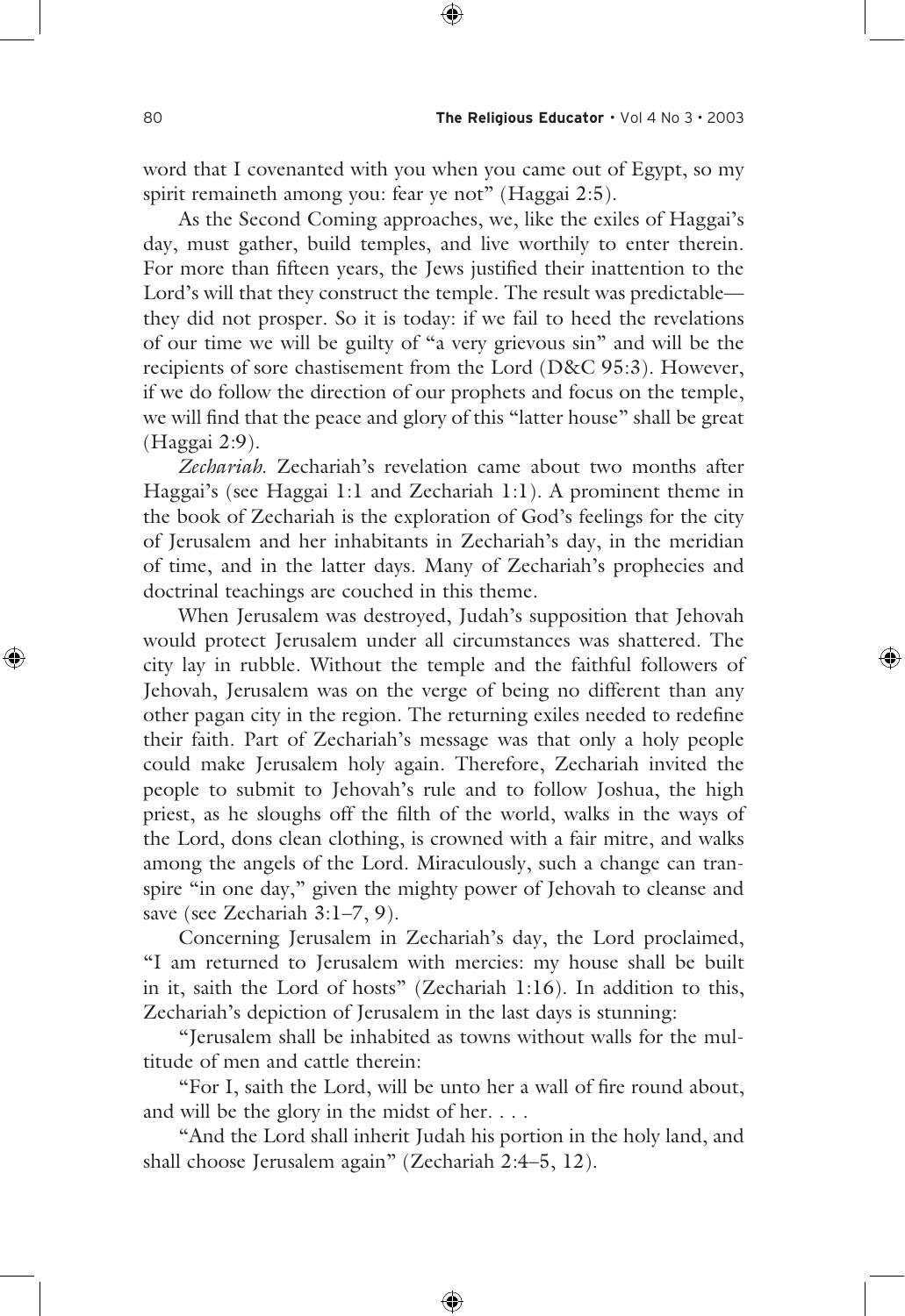Both of these declarations would have supplied much needed encouragement to the downtrodden exiles working to rebuild the temple.

 Zechariah made it clear that Jerusalem will play a key role in the ongoing ministry of the Messiah. He prophesied of the Savior's triumphal entry into Jerusalem prior to His atoning sacrifice (see Zechariah 9:9), His betrayal (see Zechariah 11:12), as well as His triumphant appearance to the Jews on the Mount of Olives at His Second Coming (see Zechariah 12:10; 14:4). He also prophesied that Jerusalem will one day be a city of peace from which the Lord will govern. In that day, Jerusalem will be called a city of truth where children will play safely in the streets and grow to old age without war and turmoil. Simply, the prophecies of Zechariah give hope to the faithful in at least three time periods: to his contemporaries struggling to rebuild the temple in 520 BC, to the faithful in the meridian of time who were waiting for the Messiah to come, and to the Saints in the last days who are looking forward to the Second Coming of the Savior.

 All three time periods share at least one piece of common ground in the writings of Zechariah. Faithful people, not buildings, make a place holy (see Zechariah 8:23). This is a timely message for Latter-day Saints. At a time when a new chapel is completed every day, multiple temples are built and dedicated each year, and grand buildings like the Conference Center mark the skyline of the Church headquarters complex, it may be tempting to think that our buildings mark our faith. While beautiful buildings are important to our worship, the only accurate indicator of our spiritual condition is the nature of our hearts.**<sup>26</sup>** According to Zechariah, if our hearts are centered in God, we will triumph with Him and God will be to us "a wall of fire round about" that no wickedness can penetrate (Zechariah 2:5).

*Joel*. **<sup>27</sup>** The dominant theme of the prophecy of Joel is "the day of the Lord" (Joel 1:15; see also 2:1, 11, 31; 3:14, 18). This phrase always refers to the Second Coming. The latter days are clearly the focus of his prophecy. In this light, Joel serves as an instruction manual for our time. His counsel could be summarized in two phrases: "turn to me" and "gather to the temple and pray."

 The destruction described by Joel is so horrific and all-encompassing that those without refuge will perish. The destruction is brought on, in part, because the people of the earth have abandoned their God. Superficial rites replace true worship rooted deep in the heart. The result of such behavior "in the day of the Lord" is the same as it was in the days of Amos, Hosea, or Zephaniah—God humbles the disobedient with the awe-inspiring forces at His disposal.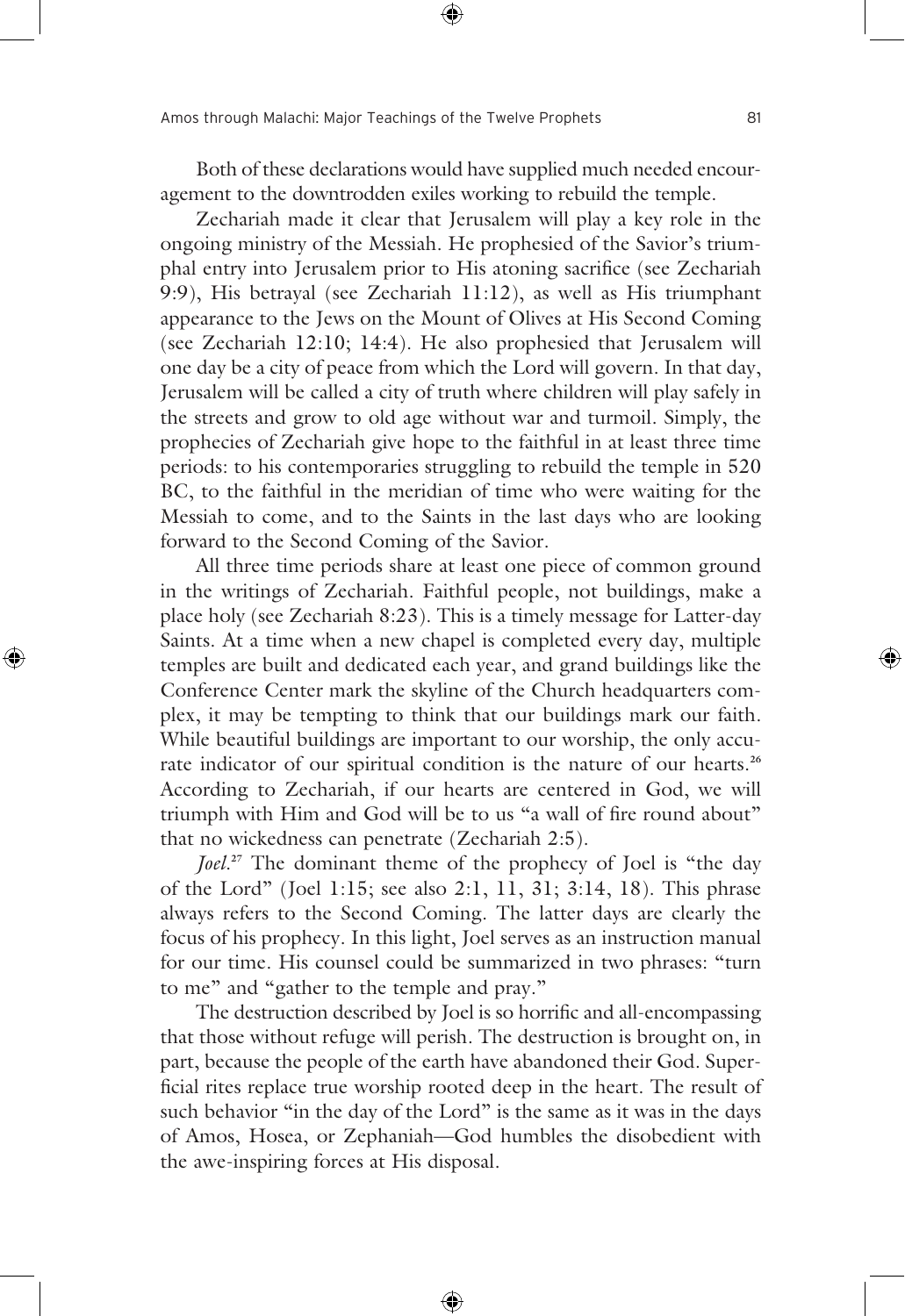Joel describes his vision of wasted fields, rotten seed, broken and empty barns, starving animals, and the weak and broken inhabitants of the land on the verge of complete destruction. They are pursued by a disciplined and terribly ferocious army. On all sides, the people in Joel's vision are consumed. "A fire devoureth before them; and behind them a flame burneth: the land is as the garden of Eden before them, and behind them a desolate wilderness; yea and nothing shall escape them" (Joel 2:3). At this moment of greatest alarm, the Lord provides the only solution when He commands:

 "Therefore also now, saith the Lord, turn ye even to me with all your heart, and with fasting, and with weeping, and with mourning:

 "And rend your heart, and not your garments, and turn unto the Lord your God: for he is gracious and merciful, slow to anger, and of great kindness" (Joel 2:12–13).

 The second directive of Joel is to gather to the holy temple and pray for deliverance. Joel observed: "Sanctify ye a fast, call a solemn assembly, gather the elders and all the inhabitants of the land into the house of the Lord your God, and cry unto the Lord" (Joel 1:14). According to Joel, the temple is the only place of refuge from destruction in the day of the Lord. No interest or duty can safely be elevated above the temple. Consider the following:

 "Gather the people, sanctify the congregation, assemble the elders, gather the children, and those that suck the breasts: let the bridegroom go forth of his chamber, and the bride out of her [wedding canopy].

 "Let the priests, the ministers of the Lord, weep between the porch and the altar, and let them say, Spare thy people" (Joel 2:16–17).

 If, on the day of the Lord, God's people have turned to Him with all their hearts, have made the temple the focal point of their spiritual relationship with Him, and have become humble enough to cry out to the Lord for deliverance, they will receive great blessings. Joel prophesied that:

 The Lord also shall roar out of Zion, and utter his voice from Jerusalem; and the heavens and the earth shall shake: but the Lord will be the hope of his people, and the strength of the children of Israel.

 So shall ye know that I am the Lord your God dwelling in Zion, my holy mountain: then shall Jerusalem be holy, and there shall no strangers pass through her any more. . . .

 But Judah shall dwell for ever, and Jerusalem from generation to generation.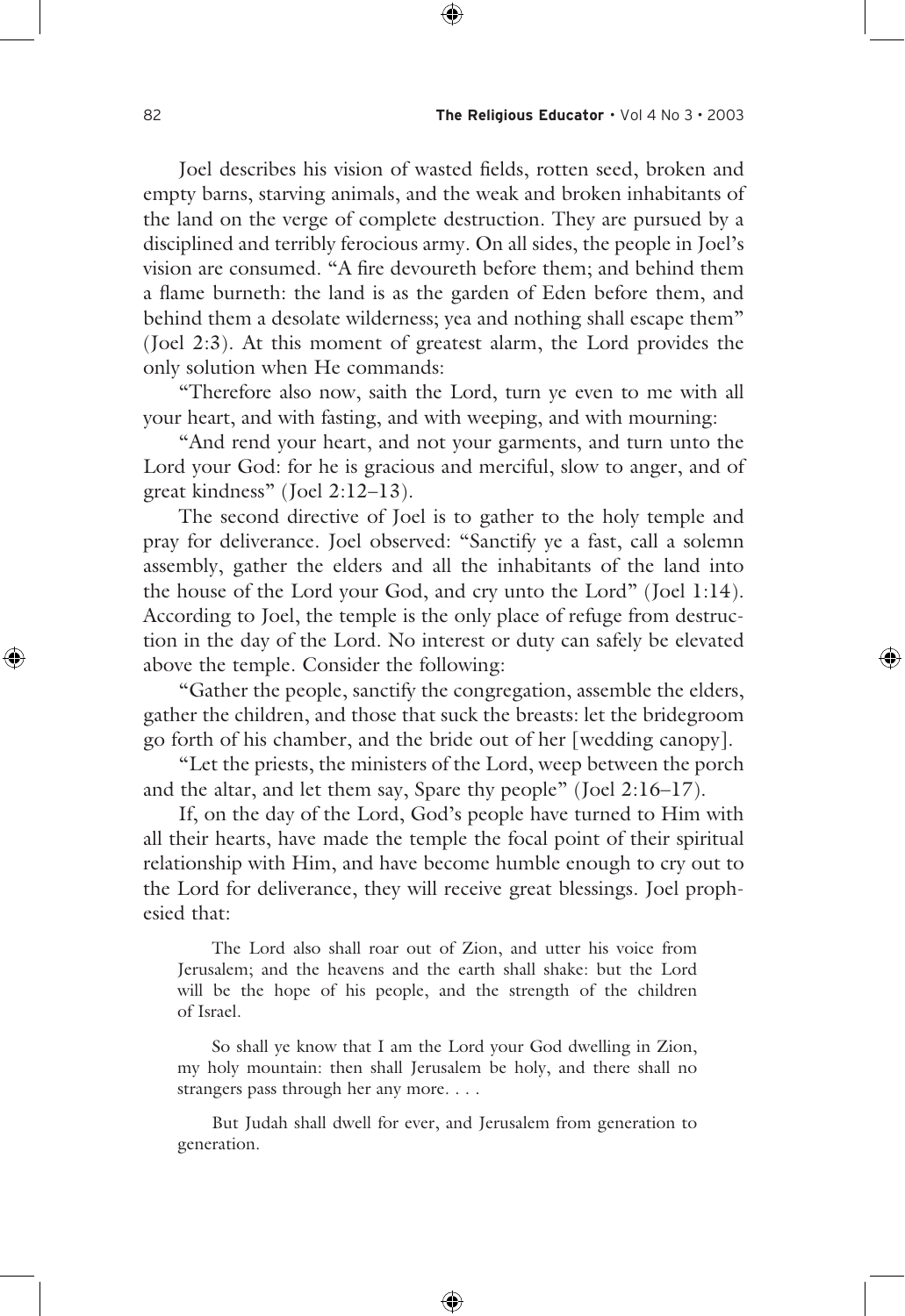For I will cleanse their blood that I have not cleansed: for the Lord dwelleth in Zion. (Joel 3:16–17, 20–21)

 Simply put, for those who follow Joel's counsel, the Second Coming of the Savior will not be terrible; rather, it will be great.

#### **The Final Decades of Old Testament History**

 As a general rule, those living in and around Jerusalem in 520 BC were from one of two camps: first, returned exiles who hoped to rebuild the temple, restore the Davidic monarchy, and participate in true worship of Jehovah; or second, the native population who had not been taken away to Babylon seventy years earlier. This second group was thoroughly immersed in pagan practices, and their religion no longer resembled the pure truth of God.<sup>28</sup> Concerning the first group, very little is known about their dealings over the seventy years that separate Haggai (520 BC) and Malachi (ca. 450 BC). One thing is certain, however: there was a marked rise in power of the high priest and his associates at the temple. Since Israelite culture revolved around the temple, in every facet of life, the high priest and his associates, in large measure, secured the maintenance, or collapse, of pure religion during these years. This rise became pronounced at the death of Zerubbabel, who was the last known Davidic-line ruler in Judah. Upon his death, hope for the immediate restoration of the Davidic throne vanished, and priests filled the ensuant vacuum. They, in turn, were kept in check by prophets.**<sup>29</sup>**

*Malachi*. By 450 BC the priests and subsequently the people had corrupted the truth in almost every conceivable way. Malachi was charged by the Lord to correct the prevalent spiritual deviancy of Israel and invite the Israelites to return to the Lord. Without question, Malachi's bold message provided encouragement and credibility to the reforms instituted by his contemporaries Nehemiah (the governor) and Ezra (the priest).

 Considering that only seven decades or so had passed since the rebuilding of the temple, Malachi's chronicle of wickedness is disheartening. He described Israel as having taken a wholesale turn to the half-baked religious practices so common among their forefathers. For example, the priests polluted the temple by offering blind, lame, and sick animals as sacrifices (see Malachi 1:8). Israelites withheld their male animals most suited for sacrifice and brought far less suitable livestock as offerings at the temple (see Malachi 1:14). The priests were guilty of corrupting the covenant by being partial in their applica-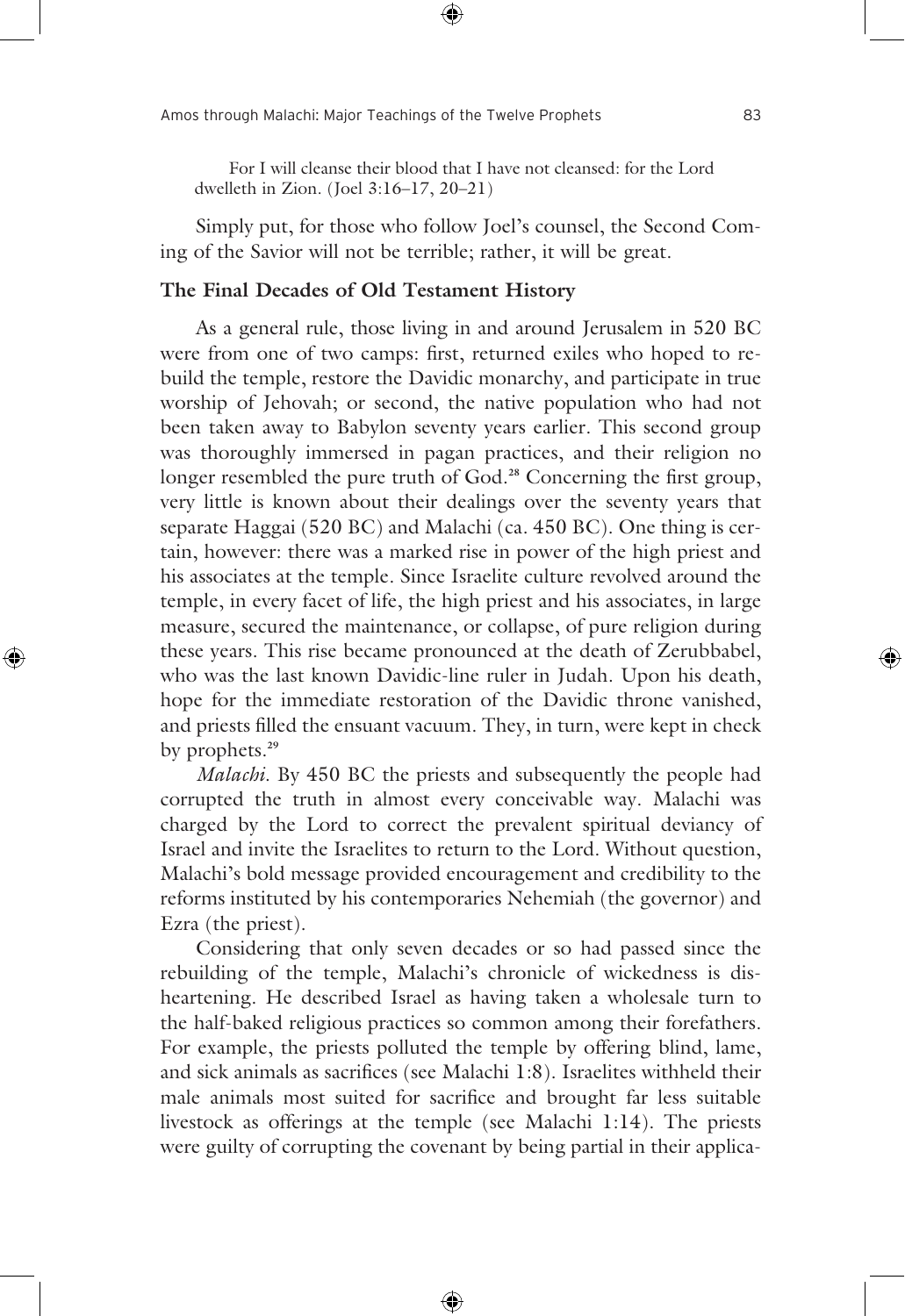tion of the law—the result being that they caused "many to stumble" (Malachi 2:8). Furthermore, every man broke his covenants and dealt treacherously against his brother (see Malachi 2:10), marriages outside the covenant became commonplace, and the incidence of divorce soared (see Malachi 2:11–16). Finally, Israel was guilty of sorcery, adultery, false swearing, oppressing widows and the economically displaced, and robbing God of tithes and offerings (see Malachi 3:5–9). Sadly, Malachi's description is remarkably similar to the assessment of Israel offered by Amos and Hosea three centuries earlier. As with Amos, Malachi warned of pending justice that could be avoided only by repentance. And like Hosea, Malachi extended a hand of hope to God's undeserving yet covenant people. Malachi concluded his writings with a prophecy regarding the Second Coming. We will address Malachi's messages regarding justice, mercy, and the Second Coming in turn.

 The Lord's voice of justice was unmistakable. He declared to Israel: "I have no pleasure in you" (Malachi 1:10), you are "cursed" (Malachi 1:14), "I will curse your blessings. . . . I will corrupt your seed" (Malachi 2:2–3), "I will be a swift witness against [you]" (Malachi 3:5). From these expressions, Malachi made it clear that God's mercy cannot rob justice. Israel had a temple in her midst and a prophet to guide her in the right way. To continue abandoning true worship practices while embracing paganism and behaviors that were unbecoming a covenant people would not be tolerated. Once again, Israel was on the brink of destruction at the hand of God.

 The Lord's voice of mercy is also unmistakable in Malachi's message. Importantly, this message is grounded in covenants between God and His followers: "Return unto me, and I will return unto you, saith the Lord of hosts" (Malachi 3:7). In their gross iniquity and filthiness, the Lord offered a much-needed cleansing through repentance. In this process Jehovah is "like a refiner's fire, and like fullers' soap" (Malachi 3:2), which purges iniquity and sin, making it possible for the "offering of Judah and Jerusalem [to] be pleasant unto the Lord, as in the days of old, and as in former years" (Malachi 3:4). Without question, Malachi promoted a return to covenants through true worship and sacrifice at the house of the Lord.

 Furthermore, Malachi explained that the Israelites must manifest a reverential awe and respect toward God if they were to please Him. Their loyalties must be sure. If they were, the Lord promised, "But unto you that fear my name, shall the Son of righteousness arise with healing in his wings; and ye shall go forth and grow up as calves of the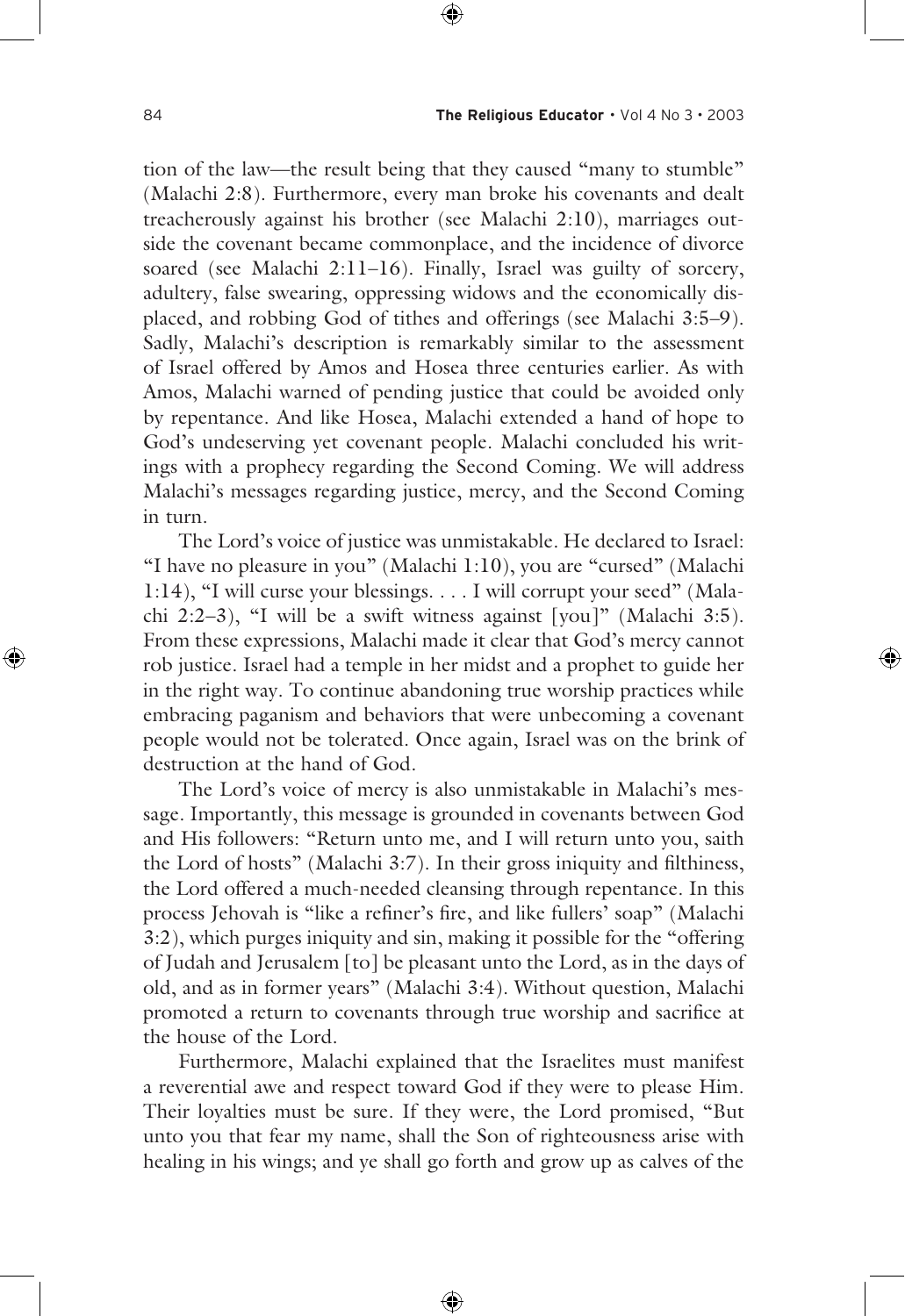stall" (3 Nephi 25:2; compare Malachi 4:2). Speaking of those who possess this reverential awe, the Lord said, "And they shall be mine, saith the Lord of hosts, in that day when I make up my jewels; and I will spare them as a man spareth his own son that serveth him" (Malachi 3:17). Interestingly, the word *jewels* in this verse is a translation of the Hebrew *segulla*, which means "valued property or possession" or "royal treasure." As justice cannot be averted for rebellious Israel, Malachi, like Hosea, makes a compelling case that God's mercies were still sufficient for those willing to repent.

 Finally, Malachi prophesied concerning the Second Coming of the Lord: "For, behold, the day cometh, that shall burn as an oven; and all the proud, yea, and all that do wickedly, shall be stubble: and the day that cometh shall burn them up, saith the Lord of Hosts, that it shall leave them neither root nor branch" (Malachi 4:1). The Lord singles out one particular sin—pride—and lumps all the rest of the sins of humanity into the generic "all that do wickedly." It is obvious that the Lord hates pride (see Proverbs 6:16–17). He knows how that one sin is the basis for, and can lead to, so many other sins. Pride is the great distracter and obstructer to all spiritual progress. Those infected by pride will be burned as stubble at the Second Coming, being left with "neither root nor branch" (3 Nephi 25:1) This means that they will have in the eternal worlds neither ancestry nor posterity—no eternal family connections.

Before this day of burning, however, Malachi prophesied:

 "Behold, I will send you Elijah the prophet before the coming of the great and dreadful day of the Lord:

 "And he shall turn the heart of the fathers to the children and the heart of the children to their fathers, lest I come and smite the earth with a curse" (Malachi 4:5-6).

 This prophecy was fulfilled on April 3, 1836, when Elijah appeared to Joseph Smith and Oliver Cowdery in the Kirtland Temple (see D&C 110). On that day, Elijah bestowed the keys of the sealing power on the Prophet, making it possible in this dispensation, through temple ordinances, for the faithful to enjoy all the blessings of the priesthood promised to our fathers Abraham, Isaac, and Jacob.**30** Malachi's prophecy, then, is a call to God's covenant people to avoid the calamities of the Second Coming by orienting their lives toward the holy temple and the eternal covenants and ordinances found therein. Receiving these covenants and ordinances will result in the receipt of the blessings promised to the ancient patriarchs. Rejecting them will result in a curse.

For Latter-day Saints, Malachi's promises of mercy and justice are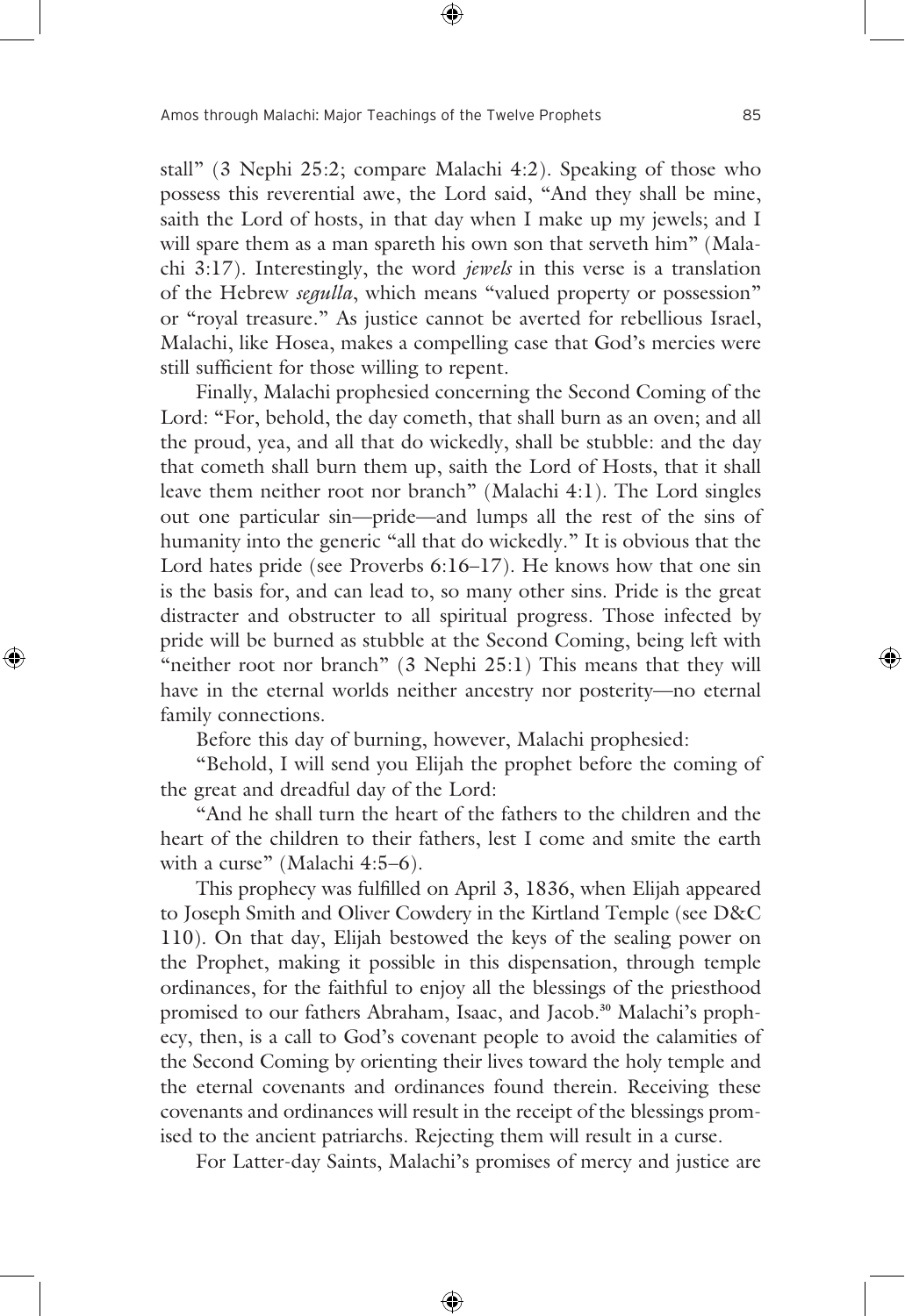in place today, especially as they pertain to preparing for the Second Coming. If we ignore God's commands, become prideful, and entwine ourselves in the things of the world, we should expect measures of His justice—even burning. However, if we submissively turn to the Lord and enter into eternal covenants with Him in the temple, we will be protected, nourished, and sheltered. Furthermore, He will make of us His most precious possessions.

### **Conclusion**

 While the Church continues to grow in size and, in many ways, faithfulness, we are not beyond the spiritual ills that are so consistently addressed by the twelve prophets of the Old Testament. Casual temple attendance, idolatry, materialism, taking advantage of the weak and downtrodden, and worship in form but not true intent continue, in varying degrees, today as they did anciently. Hence the value of the writings of these twelve prophets. To ignore them or skirt them as unimportant is shortsighted indeed. The Prophet Joseph Smith taught, "We never inquire at the hand of God for special revelation only in case of their being no previous revelation to suit the case."**31** For so many of our nagging personal, familial, ecclesiastical, and cultural problems, the answers already lie within the pages of the Book of the Twelve. By studying the words of these prophets, we will increase our capability of keeping the covenants we have entered into with our God. Re

#### **Notes**

2. Sirach 49:10.

3. See Sidney B. Sperry, *The Voice of Israel's Prophets* (Salt Lake City: Deseret News Press, 1952), 270–73.

4. We will generally employ the chronology compiled by John Bright, *A History of Israel,* 3rd ed. (Philadelphia: Westminister, 1981), 465–73.

5. See Hershel Shanks, ed., *Ancient Israel* (Upper Saddle River, NJ: Prentice Hall, 1999), 155–65. See also David Noel Freedman, ed., *Anchor Bible Dictionary* (New York: Doubleday, 1992), s.v. "Uzziah" and "Amaziah."

6. Bright, *History of Israel*, 257.

7. Amos was likely a sheep breeder and as such would have worked with other shepherds and commanded their respect. Furthermore, it is possible that the wool trade would have required Amos to travel the trade routes of Judah, Israel, and possibly as far as Syria and Egypt. Business conducted in Israel may, in part, account for Amos's detailed understanding of the woeful spiritual condition of the northern kingdom. See Bright, *History of Israel*, 262–63; see also D. Kelly Ogden, "The Book of Amos," in *Studies in Scripture, Vol. 4: First Kings to Malachi*, ed.

<sup>1.</sup> The twelve prophets are Amos, Hosea, Jonah, Micah, Zephaniah, Nahum, Habakkuk, Obadiah, Haggai, Zechariah, Joel, and Malachi.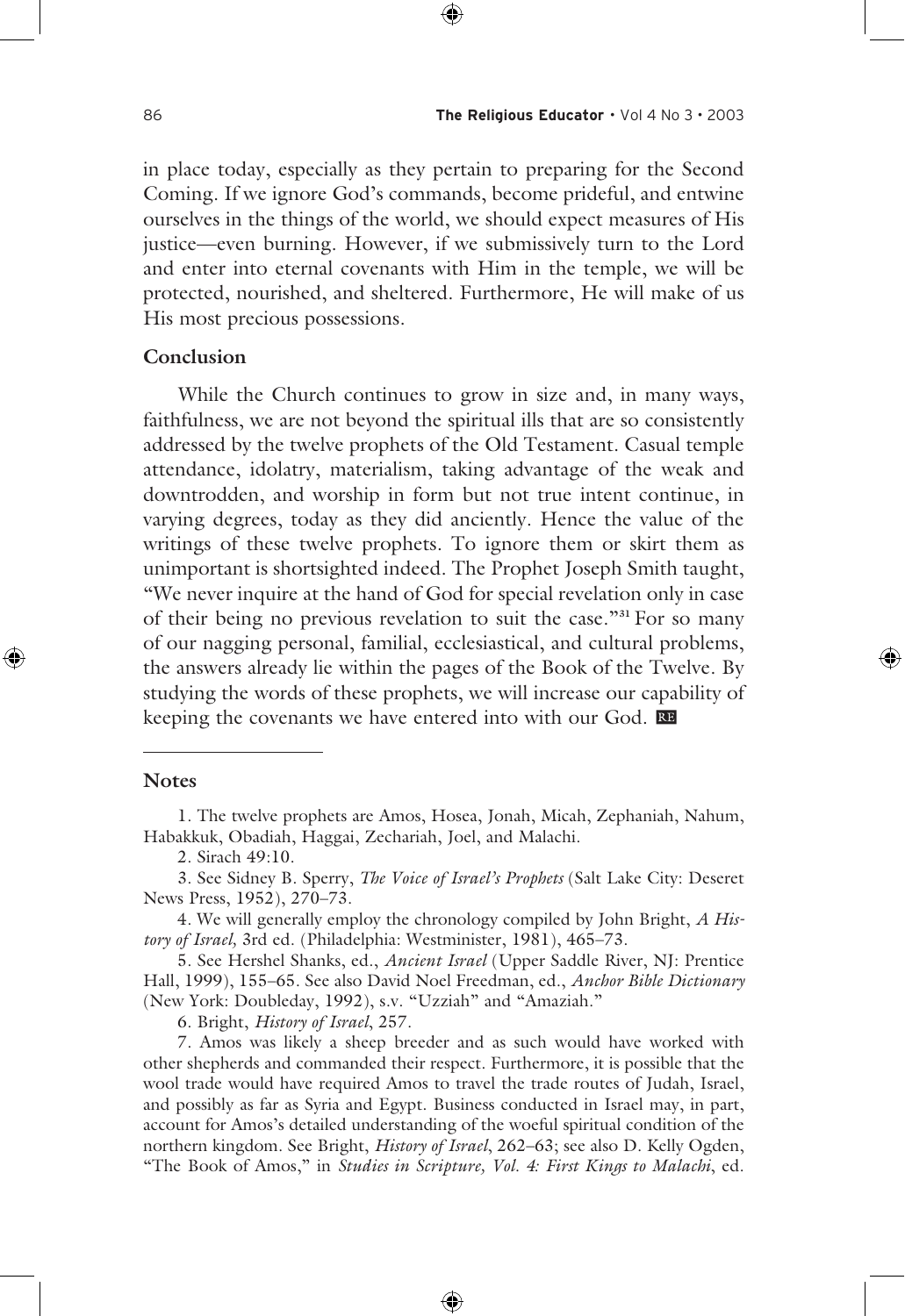Kent P. Jackson (Salt Lake City: Deseret Book, 1993), 53.

8. See Abraham J. Heschel, *The Prophets* (Peabody, Massachusetts: Hendrickson, 2000), 39.

9. Some examples of Israel's sins included in Amos are profaning the temple (Amos 2:8); stealing and violence  $(3:10)$ ; unrepentant attitudes  $(4:11)$ ; bribery  $(5:12)$ ; excess  $(6:3-7)$ ; corrupt business practices  $(8:4-6)$ ; and false doctrine  $(9:10)$ .

10. See Heschel, *The Prophets*, 35.

11. See S. Kent Brown, "The Book of Hosea," in *Studies in Scripture*, 62–63. See also Heschel, *The Prophets*, 52–57.

12. See Erika Bleibtreu, "Grisly Assyrian Record of Torture and Death," in *Biblical Archaeology Review*, January/February 1991, 52–61.

13. Sperry, *The Voice*, 333.

14. Bright, *History of Israel*, 310.

15. Many chronologies mark the beginning of Manasseh's reign in 697 BC while others employ the year 687 BC. This ten-year discrepancy may be due to a ten-year coregency with Hezekiah from 697–687 BC. See Carl D. Evans, "Manasseh, King of Judah," *Anchor Bible Dictionary*, 4:496–99).

16. During this time, Babylonians, Medes (western Iran), Cimmerians and Scythians (northwestern Iran), the kingdom of Midas (Asia Minor), and others were all kept in check through military excursions. Finally, in 671 BC Assyria crushed Egypt, making her domination complete.

 Ironically, Assyria's domination led, in part, to her demise. Her territories were so vast and her subjects generally despised her so deeply that it was a matter of time before the resources of the empire were spread too thin to control the rising ebb of rebellion that became generally present in her vassal kingdoms. See Bright, *History of Israel*, 313–16; Heschel, *The Prophets*, 184–92.

17. It seems apparent from the text of Zephaniah that he is prophesying prior to the major thrust of Josiah's reforms beginning in 622 BC because he is addressing problems that were generally done away with by the later reforms of Josiah.

18. See Rulon D. Eames, "The Book of Zephaniah," in *Studies in Scripture*, 180.

19. See Bright, *History of Israel*, 315.

20. See Bright, *History of Israel*, 316.

21. See David B. Galbraith, D. Kelly Ogden, and Andrew C. Skinner, *Jerusalem, The Eternal City* (Salt Lake City: Deseret Book, 1996), 101.

22. See Victor L. Ludlow, "The Book of Habakkuk," in *Studies in Scripture*, 189.

23. Joseph Smith, *Teachings of the Prophet Joseph Smith*, comp. Joseph Fielding Smith (Salt Lake City: Deseret Book, 1976), 330.

24. This overview is summarized from the writings of Bright, Shanks, and Galbraith, Ogden, and Skinner.

25. Josephus, *Antiquities*, 11.1.3, in *Josephus: Complete Works*, trans. William Whiston (Grand Rapids, MI: Kregel, 1960); emphasis added.

26. See Boyd K. Packer, in Conference Report, April 2000, 6.

27. There is no agreed upon date for the prophecy of Joel (see Bible Dictionary, 714). His ministry could reasonably be placed on the heels of Amos or as a contemporary of Haggai and Zechariah. We have elected to place Joel at a later date for two reasons: (1) the absence of any allusion to a king; (2) the presence of